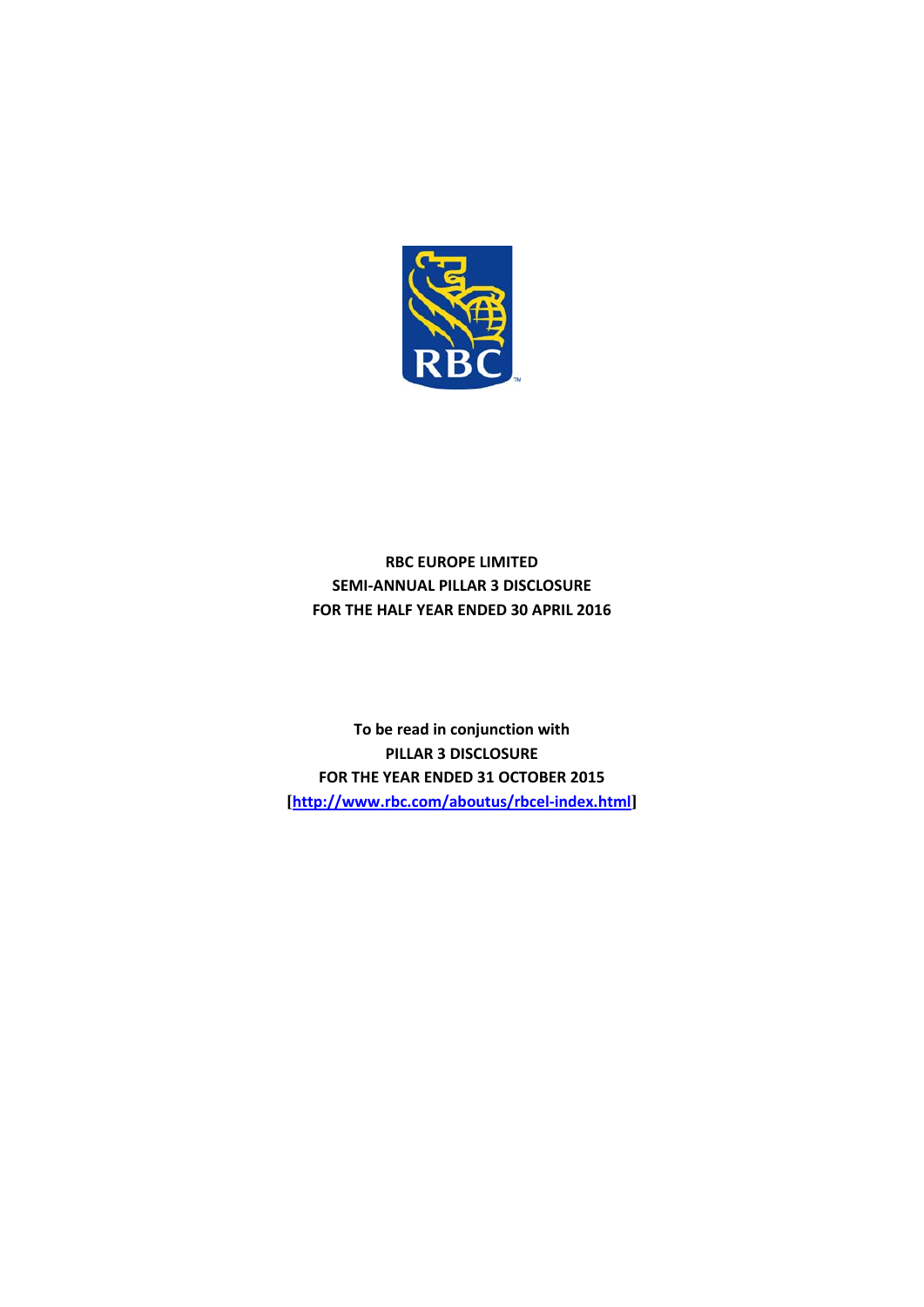### **Table of Contents**

| <b>Background</b>                        |    |
|------------------------------------------|----|
| <b>Own Funds</b>                         | 2  |
| <b>Capital Requirements</b>              | 7  |
| <b>Credit Risk</b>                       | 8  |
| <b>Market Risk</b>                       | 13 |
| <b>Non-trading Book Equity Exposures</b> | 15 |

### **List of Tables**

| Table 8: Risk exposure amount by risk type and calculation approach adopted |  |
|-----------------------------------------------------------------------------|--|
|                                                                             |  |
|                                                                             |  |
|                                                                             |  |
|                                                                             |  |
|                                                                             |  |
|                                                                             |  |
|                                                                             |  |
|                                                                             |  |
|                                                                             |  |
|                                                                             |  |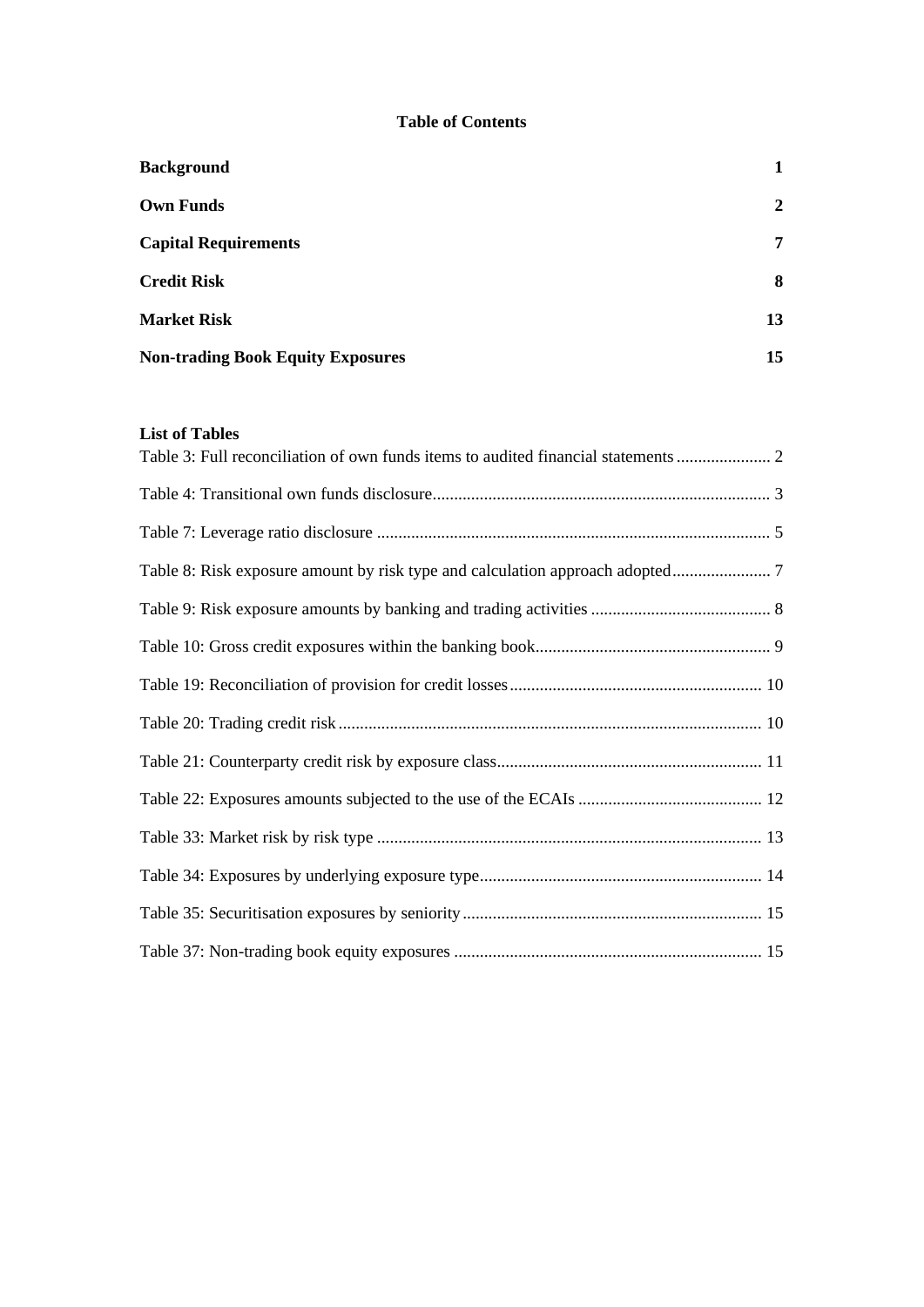# **1.0 Background**

This semi-annual Pillar 3 disclosure is published in line with the EBA guidance EBA/GL/2014/14 (Guidance). As there have been no significant changes to the business of RBC Europe Limited, this disclosure provides only the updated numeric information suggested by the Guidance. The tables below should therefore be read in conjunction with the full annual disclosure which contains the data as of 3[1](#page-2-0) October  $2015<sup>1</sup>$ . Table numbering is in line with the 2015 annual disclosure.

RBC Europe Limited does not consider that it has any items prone to rapid changes and therefore the relevant section is a Nil return.

Where EBA guidance does not require interim disclosures no further details are provided. The headings are retained for ease of use.

# **2.0 Risk Governance**

No update required.

**.** 

<span id="page-2-0"></span><sup>&</sup>lt;sup>1</sup> RBCEL's 2015 Pillar 3 disclosure can be found at <http://www.rbc.com/aboutus/rbcel-index.html>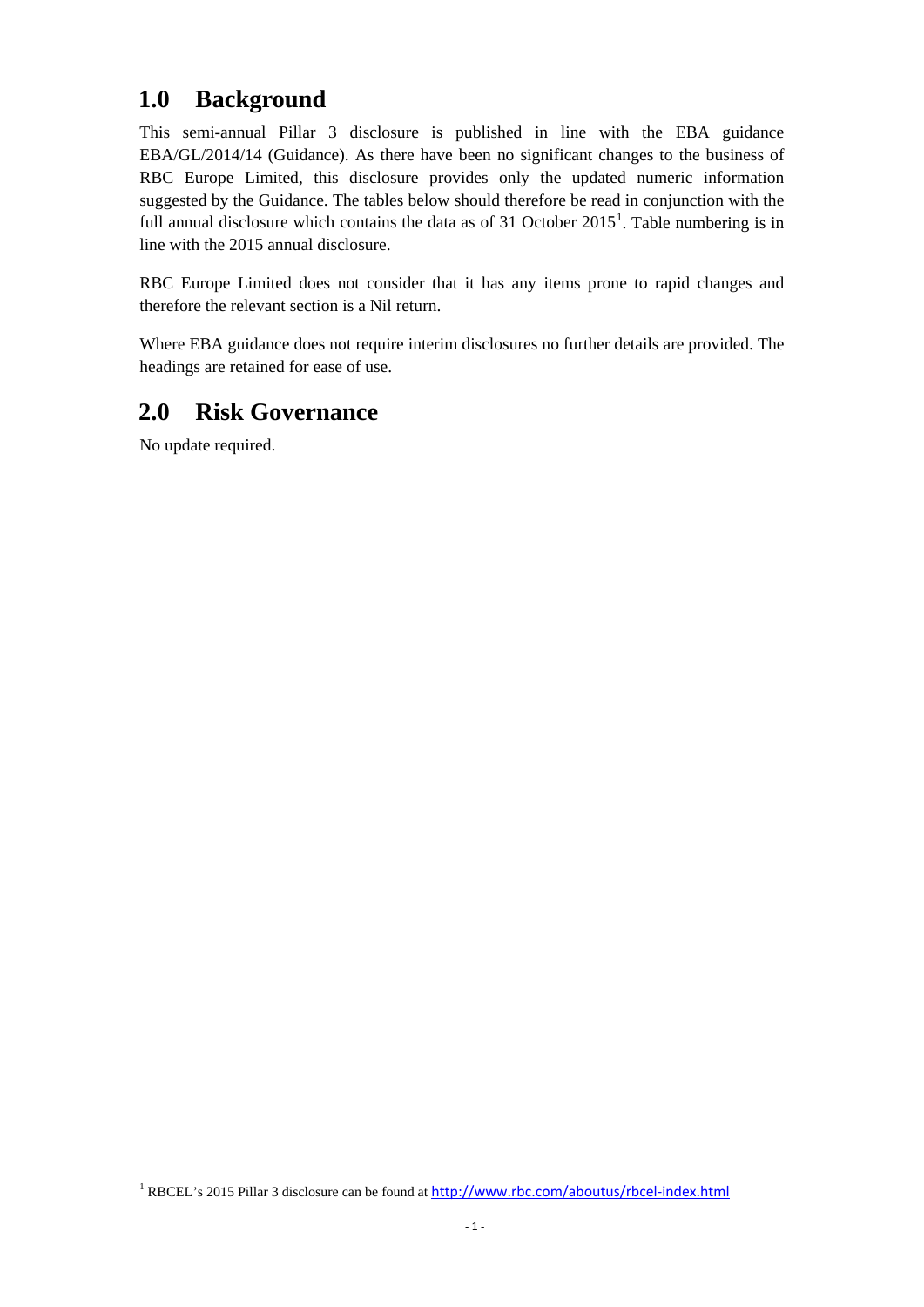# **3.0 Own Funds**

# **3.1 Overview of Own Funds**

### <span id="page-3-0"></span>**Table 3: Full reconciliation of own funds items to interim financial statements**

| Per Financial Statement of changes in equity                                                                                           |               |                      |
|----------------------------------------------------------------------------------------------------------------------------------------|---------------|----------------------|
| £'000                                                                                                                                  |               | <b>30 April 2016</b> |
| Common shares                                                                                                                          |               | 497,996              |
| Other components of equity:                                                                                                            |               |                      |
| Capital reserves                                                                                                                       | 36,619        |                      |
| Share premium                                                                                                                          | 803           |                      |
| Remeasurement of pension assets and liabilities                                                                                        | 4,907         |                      |
| Available-for-sale reserve                                                                                                             | 16,764        |                      |
| Total other components of equity                                                                                                       |               | 59,093               |
| Retained earnings                                                                                                                      |               |                      |
| <i><b>Opening</b></i>                                                                                                                  | 361,089       |                      |
| Net profit                                                                                                                             |               |                      |
| Audited retained earnings at 31 October                                                                                                |               | 361,089              |
| <b>Total equity</b>                                                                                                                    |               | 918,178              |
| Adjustments to CET1 due to prudential filters                                                                                          |               |                      |
| Value adjustments due to the requirements for prudent valuation                                                                        |               | (6,720)              |
| Deductions of CET1 Capital                                                                                                             |               |                      |
| Other intangible assets                                                                                                                | (324)         |                      |
| Deferred tax liabilities associated to other intangible assets                                                                         | 65            |                      |
| Deferred tax assets that rely on future profitability and do not arise from temporary                                                  |               |                      |
| differences net of associated tax liabilities                                                                                          | (1, 993)      |                      |
| Defined benefit pension assets                                                                                                         | (13, 235)     |                      |
| Deferred tax liabilities associated to defined benefit pension assets                                                                  | 2.647         |                      |
| Total CET1 deductions                                                                                                                  |               | (12, 841)            |
| <b>Total Fully Loaded Tier 1 Capital</b>                                                                                               |               | 898,617              |
| <b>Tier 2 Capital</b>                                                                                                                  |               |                      |
| Subordinated loans                                                                                                                     |               | 245,138              |
|                                                                                                                                        |               |                      |
|                                                                                                                                        |               |                      |
| <b>Fully Loaded Own Funds</b>                                                                                                          |               | 1,143,756            |
| Per Audited Statement of changes in equity                                                                                             |               |                      |
| £'000                                                                                                                                  |               | 31 October 2015      |
| Common shares                                                                                                                          |               | 497,996              |
| Other components of equity:                                                                                                            |               |                      |
| Capital reserves<br>Share premium                                                                                                      | 36,619<br>803 |                      |
| Remeasurement of pension assets and liabilities                                                                                        | 4,907         |                      |
| Available-for-sale reserve                                                                                                             | 16,764        |                      |
| Total other components of equity                                                                                                       |               | 59,093               |
| Retained earnings<br><i><b>Opening</b></i>                                                                                             | 354,075       |                      |
| Net profit                                                                                                                             | 7,014         |                      |
| Audited retained earnings at 31 October                                                                                                |               | 361,089              |
| <b>Total equity</b>                                                                                                                    |               | 918.178              |
| Adjustments to CET1 due to prudential filters<br>Value adjustments due to the requirements for prudent valuation                       |               | (3,196)              |
| Deductions of CET1 Capital                                                                                                             |               |                      |
| Other intangible assets                                                                                                                | (407)         |                      |
| Deferred tax liabilities associated to other intangible assets                                                                         | 81            |                      |
| Deferred tax assets that rely on future profitability and do not arise from temporary<br>differences net of associated tax liabilities | (1, 997)      |                      |
| Defined benefit pension assets                                                                                                         | (12,100)      |                      |
| Deferred tax liabilities associated to defined benefit pension assets                                                                  | 2,421         |                      |
| Total CET1 deductions<br><b>Total Fully Loaded Tier 1 Capital</b>                                                                      |               | (12,002)<br>902,980  |
| <b>Tier 2 Capital</b>                                                                                                                  |               |                      |
| Subordinated loans                                                                                                                     |               | 239,028              |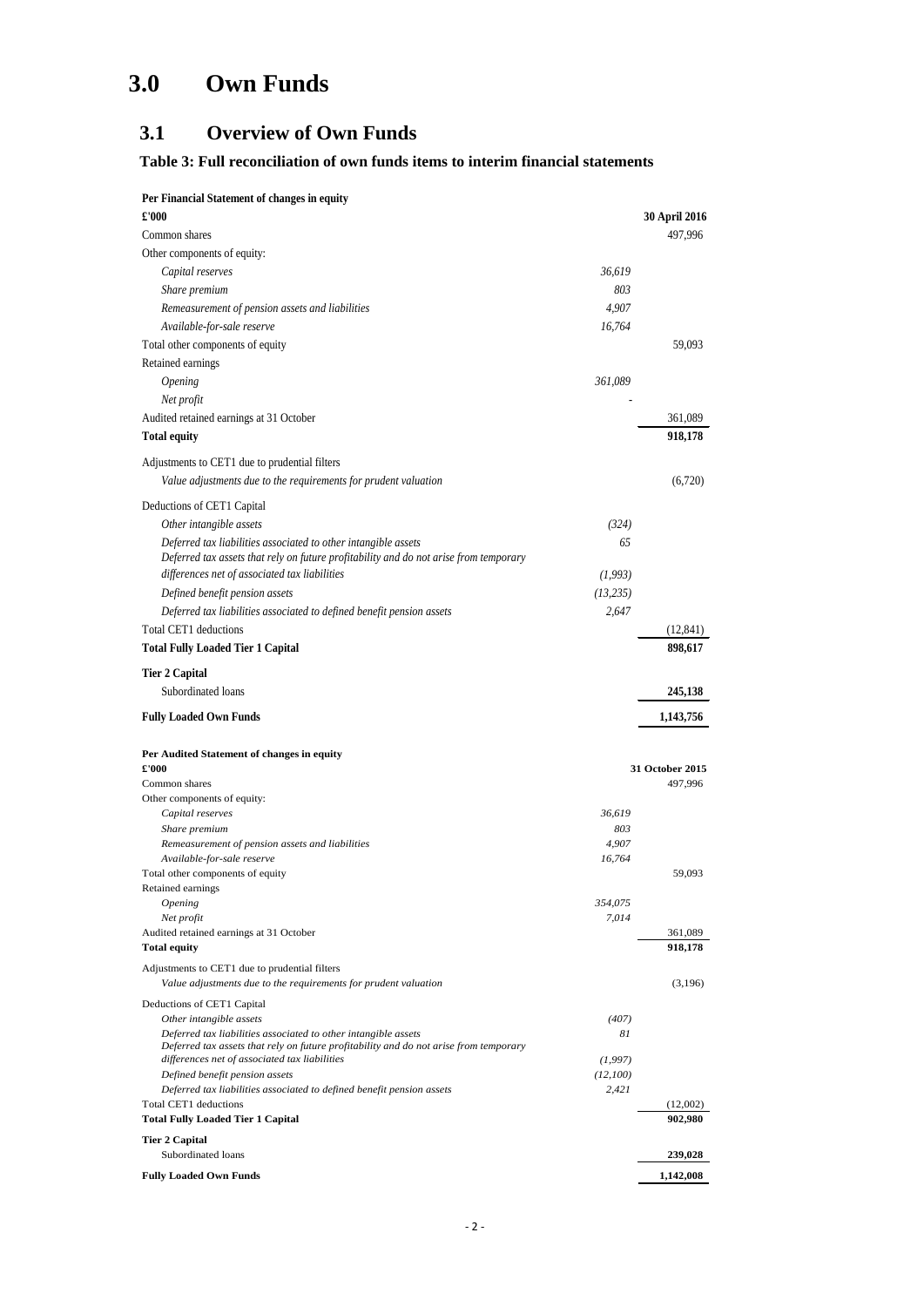### <span id="page-4-0"></span>**Table 4: Transitional own funds disclosure**

| Capital instruments and the related share premium accounts<br>498,799<br>498,799<br>of which: Common shares<br>497,996<br>497,996<br>Retained earnings<br>361,089<br>361,089<br>Accumulated other comprehensive income (and any other reserves)<br>58,290<br>58,290<br>Common Equity Tier 1 (CET1) capital before regulatory adjustments<br>918,178<br>918,178<br>l,<br>Common Equity Tier 1 (CET1) capital: regulatory adjustments<br>Additional value adjustments<br>(6,720)<br>(6,720)<br>Goodwill and Other intangible assets (net of related tax liability)<br>(259)<br>(259)<br>Deferred tax assets that rely on future profitability excluding those arising from temporary<br>difference<br>(1,993)<br>(1,993)<br>Defined-benefit pension fund assets (net of related tax liability)<br>(10, 588)<br>(10, 588)<br>Regulatory adjustments applied to Common Equity Tier 1 in respect of amounts subject to<br>pre-CRR treatment<br>Regulatory adjustments relating to unrealised gains and losses<br>Of which: Filter for unrealised gains on available-for-sale equities<br>Total regulatory adjustments to Common Equity Tier 1 (CET1)<br>(19, 561)<br>(19, 561)<br>÷,<br>Common Equity Tier 1 (CET1) capital<br>898,617<br>898,617<br>÷,<br><b>Additional Tier 1 (AT1) capital</b><br>÷<br>Tier 1 capital $(T1 = CET1 + AT1)$<br>898,617<br>898,617<br>Ĭ.<br>Tier 2 (T2) capital: instruments and provisions<br>Subordinated loans<br>245,138<br>245,138<br>Tier 2 (T2) capital<br>245,138<br>245,138<br>÷,<br>Total capital $(TC = T1 + T2)$<br>1,143,756<br>1,143,756<br>ä,<br>Total risk-weighted exposures<br>4,548,199<br><b>Capital ratios and buffers</b><br>Common Equity Tier 1 ratio<br>19.8%<br>Tier 1 ratio<br>19.8%<br>Total capital ratio<br>25.1%<br>Institution specific buffer requirement<br>of which: capital conservation buffer requirement<br>of which: countercyclical buffer requirement<br>of which: systemic risk buffer requirement<br>of which: Global Systemically Important Institution (G-SII) or Other Systemically<br>Important Institution (O-SII) buffer<br>Common Equity Tier 1 available to meet buffers (as a percentage of risk exposure amount)<br>13.8%<br>Amounts below the thresholds for deduction (before risk-weighting)<br>Direct and indirect holdings of the capital of financial sector entities where the institution<br>does not have a significant investment in those entities (amount below 10% threshold and<br>net of eligible short positions<br>Direct and indirect holdings of the CET1 instruments of financial sector entities where the<br>institution has a significant investment in those entities (amount below 10% threshold and<br>net of eligible short positions<br>Deferred tax assets arising from temporary difference<br>17,468<br>Applicable caps on the inclusion of provisions in Tier 2<br>Credit risk adjustments included in T2 in respect of exposures subject to standardised<br>approach (prior to the application of the cap)<br>Cap on inclusion of credit risk adjustments in T2 under standardised approach<br>Credit risk adjustments included in T2 in respect of exposures subject to internal rating-<br>based approach (prior to the application of the cap)<br>Cap for inclusion of credit risk adjustments in T2 under internal ratings-based approach<br>Capital instruments subject to phase-out arrangements (applicable between 1 Jan 2014 and 1 Jan 2022)<br>- Current cap on CET1 instruments subject to phase-out arrangements<br>- Amount excluded from CET1 due to cap (excess over cap after redemptions and<br>maturities)<br>- Current cap on AT1 instruments subject to phase-out arrangements<br>- Amount excluded from AT1 due to cap (excess over cap after redemptions and<br>maturities)<br>- Current cap on T2 instruments subject to phase-out arrangements<br>- Amount excluded from T2 due to cap (excess over cap after redemptions and maturities) | <b>Common Equity Tier 1 capital: instruments and reserves</b> | £'000 | 30 April 2016 Prescribed residual<br>amount | <b>Final CRD IV</b> |
|-------------------------------------------------------------------------------------------------------------------------------------------------------------------------------------------------------------------------------------------------------------------------------------------------------------------------------------------------------------------------------------------------------------------------------------------------------------------------------------------------------------------------------------------------------------------------------------------------------------------------------------------------------------------------------------------------------------------------------------------------------------------------------------------------------------------------------------------------------------------------------------------------------------------------------------------------------------------------------------------------------------------------------------------------------------------------------------------------------------------------------------------------------------------------------------------------------------------------------------------------------------------------------------------------------------------------------------------------------------------------------------------------------------------------------------------------------------------------------------------------------------------------------------------------------------------------------------------------------------------------------------------------------------------------------------------------------------------------------------------------------------------------------------------------------------------------------------------------------------------------------------------------------------------------------------------------------------------------------------------------------------------------------------------------------------------------------------------------------------------------------------------------------------------------------------------------------------------------------------------------------------------------------------------------------------------------------------------------------------------------------------------------------------------------------------------------------------------------------------------------------------------------------------------------------------------------------------------------------------------------------------------------------------------------------------------------------------------------------------------------------------------------------------------------------------------------------------------------------------------------------------------------------------------------------------------------------------------------------------------------------------------------------------------------------------------------------------------------------------------------------------------------------------------------------------------------------------------------------------------------------------------------------------------------------------------------------------------------------------------------------------------------------------------------------------------------------------------------------------------------------------------------------------------------------------------------------------------------------------------------------------------------------------------------------------------------------------------------------------------------------------------------------------------------------------------------------------------------------------------------------------------------------------------------------------------------------------------------------------|---------------------------------------------------------------|-------|---------------------------------------------|---------------------|
|                                                                                                                                                                                                                                                                                                                                                                                                                                                                                                                                                                                                                                                                                                                                                                                                                                                                                                                                                                                                                                                                                                                                                                                                                                                                                                                                                                                                                                                                                                                                                                                                                                                                                                                                                                                                                                                                                                                                                                                                                                                                                                                                                                                                                                                                                                                                                                                                                                                                                                                                                                                                                                                                                                                                                                                                                                                                                                                                                                                                                                                                                                                                                                                                                                                                                                                                                                                                                                                                                                                                                                                                                                                                                                                                                                                                                                                                                                                                                                                     |                                                               |       |                                             |                     |
|                                                                                                                                                                                                                                                                                                                                                                                                                                                                                                                                                                                                                                                                                                                                                                                                                                                                                                                                                                                                                                                                                                                                                                                                                                                                                                                                                                                                                                                                                                                                                                                                                                                                                                                                                                                                                                                                                                                                                                                                                                                                                                                                                                                                                                                                                                                                                                                                                                                                                                                                                                                                                                                                                                                                                                                                                                                                                                                                                                                                                                                                                                                                                                                                                                                                                                                                                                                                                                                                                                                                                                                                                                                                                                                                                                                                                                                                                                                                                                                     |                                                               |       |                                             |                     |
|                                                                                                                                                                                                                                                                                                                                                                                                                                                                                                                                                                                                                                                                                                                                                                                                                                                                                                                                                                                                                                                                                                                                                                                                                                                                                                                                                                                                                                                                                                                                                                                                                                                                                                                                                                                                                                                                                                                                                                                                                                                                                                                                                                                                                                                                                                                                                                                                                                                                                                                                                                                                                                                                                                                                                                                                                                                                                                                                                                                                                                                                                                                                                                                                                                                                                                                                                                                                                                                                                                                                                                                                                                                                                                                                                                                                                                                                                                                                                                                     |                                                               |       |                                             |                     |
|                                                                                                                                                                                                                                                                                                                                                                                                                                                                                                                                                                                                                                                                                                                                                                                                                                                                                                                                                                                                                                                                                                                                                                                                                                                                                                                                                                                                                                                                                                                                                                                                                                                                                                                                                                                                                                                                                                                                                                                                                                                                                                                                                                                                                                                                                                                                                                                                                                                                                                                                                                                                                                                                                                                                                                                                                                                                                                                                                                                                                                                                                                                                                                                                                                                                                                                                                                                                                                                                                                                                                                                                                                                                                                                                                                                                                                                                                                                                                                                     |                                                               |       |                                             |                     |
|                                                                                                                                                                                                                                                                                                                                                                                                                                                                                                                                                                                                                                                                                                                                                                                                                                                                                                                                                                                                                                                                                                                                                                                                                                                                                                                                                                                                                                                                                                                                                                                                                                                                                                                                                                                                                                                                                                                                                                                                                                                                                                                                                                                                                                                                                                                                                                                                                                                                                                                                                                                                                                                                                                                                                                                                                                                                                                                                                                                                                                                                                                                                                                                                                                                                                                                                                                                                                                                                                                                                                                                                                                                                                                                                                                                                                                                                                                                                                                                     |                                                               |       |                                             |                     |
|                                                                                                                                                                                                                                                                                                                                                                                                                                                                                                                                                                                                                                                                                                                                                                                                                                                                                                                                                                                                                                                                                                                                                                                                                                                                                                                                                                                                                                                                                                                                                                                                                                                                                                                                                                                                                                                                                                                                                                                                                                                                                                                                                                                                                                                                                                                                                                                                                                                                                                                                                                                                                                                                                                                                                                                                                                                                                                                                                                                                                                                                                                                                                                                                                                                                                                                                                                                                                                                                                                                                                                                                                                                                                                                                                                                                                                                                                                                                                                                     |                                                               |       |                                             |                     |
|                                                                                                                                                                                                                                                                                                                                                                                                                                                                                                                                                                                                                                                                                                                                                                                                                                                                                                                                                                                                                                                                                                                                                                                                                                                                                                                                                                                                                                                                                                                                                                                                                                                                                                                                                                                                                                                                                                                                                                                                                                                                                                                                                                                                                                                                                                                                                                                                                                                                                                                                                                                                                                                                                                                                                                                                                                                                                                                                                                                                                                                                                                                                                                                                                                                                                                                                                                                                                                                                                                                                                                                                                                                                                                                                                                                                                                                                                                                                                                                     |                                                               |       |                                             |                     |
|                                                                                                                                                                                                                                                                                                                                                                                                                                                                                                                                                                                                                                                                                                                                                                                                                                                                                                                                                                                                                                                                                                                                                                                                                                                                                                                                                                                                                                                                                                                                                                                                                                                                                                                                                                                                                                                                                                                                                                                                                                                                                                                                                                                                                                                                                                                                                                                                                                                                                                                                                                                                                                                                                                                                                                                                                                                                                                                                                                                                                                                                                                                                                                                                                                                                                                                                                                                                                                                                                                                                                                                                                                                                                                                                                                                                                                                                                                                                                                                     |                                                               |       |                                             |                     |
|                                                                                                                                                                                                                                                                                                                                                                                                                                                                                                                                                                                                                                                                                                                                                                                                                                                                                                                                                                                                                                                                                                                                                                                                                                                                                                                                                                                                                                                                                                                                                                                                                                                                                                                                                                                                                                                                                                                                                                                                                                                                                                                                                                                                                                                                                                                                                                                                                                                                                                                                                                                                                                                                                                                                                                                                                                                                                                                                                                                                                                                                                                                                                                                                                                                                                                                                                                                                                                                                                                                                                                                                                                                                                                                                                                                                                                                                                                                                                                                     |                                                               |       |                                             |                     |
|                                                                                                                                                                                                                                                                                                                                                                                                                                                                                                                                                                                                                                                                                                                                                                                                                                                                                                                                                                                                                                                                                                                                                                                                                                                                                                                                                                                                                                                                                                                                                                                                                                                                                                                                                                                                                                                                                                                                                                                                                                                                                                                                                                                                                                                                                                                                                                                                                                                                                                                                                                                                                                                                                                                                                                                                                                                                                                                                                                                                                                                                                                                                                                                                                                                                                                                                                                                                                                                                                                                                                                                                                                                                                                                                                                                                                                                                                                                                                                                     |                                                               |       |                                             |                     |
|                                                                                                                                                                                                                                                                                                                                                                                                                                                                                                                                                                                                                                                                                                                                                                                                                                                                                                                                                                                                                                                                                                                                                                                                                                                                                                                                                                                                                                                                                                                                                                                                                                                                                                                                                                                                                                                                                                                                                                                                                                                                                                                                                                                                                                                                                                                                                                                                                                                                                                                                                                                                                                                                                                                                                                                                                                                                                                                                                                                                                                                                                                                                                                                                                                                                                                                                                                                                                                                                                                                                                                                                                                                                                                                                                                                                                                                                                                                                                                                     |                                                               |       |                                             |                     |
|                                                                                                                                                                                                                                                                                                                                                                                                                                                                                                                                                                                                                                                                                                                                                                                                                                                                                                                                                                                                                                                                                                                                                                                                                                                                                                                                                                                                                                                                                                                                                                                                                                                                                                                                                                                                                                                                                                                                                                                                                                                                                                                                                                                                                                                                                                                                                                                                                                                                                                                                                                                                                                                                                                                                                                                                                                                                                                                                                                                                                                                                                                                                                                                                                                                                                                                                                                                                                                                                                                                                                                                                                                                                                                                                                                                                                                                                                                                                                                                     |                                                               |       |                                             |                     |
|                                                                                                                                                                                                                                                                                                                                                                                                                                                                                                                                                                                                                                                                                                                                                                                                                                                                                                                                                                                                                                                                                                                                                                                                                                                                                                                                                                                                                                                                                                                                                                                                                                                                                                                                                                                                                                                                                                                                                                                                                                                                                                                                                                                                                                                                                                                                                                                                                                                                                                                                                                                                                                                                                                                                                                                                                                                                                                                                                                                                                                                                                                                                                                                                                                                                                                                                                                                                                                                                                                                                                                                                                                                                                                                                                                                                                                                                                                                                                                                     |                                                               |       |                                             |                     |
|                                                                                                                                                                                                                                                                                                                                                                                                                                                                                                                                                                                                                                                                                                                                                                                                                                                                                                                                                                                                                                                                                                                                                                                                                                                                                                                                                                                                                                                                                                                                                                                                                                                                                                                                                                                                                                                                                                                                                                                                                                                                                                                                                                                                                                                                                                                                                                                                                                                                                                                                                                                                                                                                                                                                                                                                                                                                                                                                                                                                                                                                                                                                                                                                                                                                                                                                                                                                                                                                                                                                                                                                                                                                                                                                                                                                                                                                                                                                                                                     |                                                               |       |                                             |                     |
|                                                                                                                                                                                                                                                                                                                                                                                                                                                                                                                                                                                                                                                                                                                                                                                                                                                                                                                                                                                                                                                                                                                                                                                                                                                                                                                                                                                                                                                                                                                                                                                                                                                                                                                                                                                                                                                                                                                                                                                                                                                                                                                                                                                                                                                                                                                                                                                                                                                                                                                                                                                                                                                                                                                                                                                                                                                                                                                                                                                                                                                                                                                                                                                                                                                                                                                                                                                                                                                                                                                                                                                                                                                                                                                                                                                                                                                                                                                                                                                     |                                                               |       |                                             |                     |
|                                                                                                                                                                                                                                                                                                                                                                                                                                                                                                                                                                                                                                                                                                                                                                                                                                                                                                                                                                                                                                                                                                                                                                                                                                                                                                                                                                                                                                                                                                                                                                                                                                                                                                                                                                                                                                                                                                                                                                                                                                                                                                                                                                                                                                                                                                                                                                                                                                                                                                                                                                                                                                                                                                                                                                                                                                                                                                                                                                                                                                                                                                                                                                                                                                                                                                                                                                                                                                                                                                                                                                                                                                                                                                                                                                                                                                                                                                                                                                                     |                                                               |       |                                             |                     |
|                                                                                                                                                                                                                                                                                                                                                                                                                                                                                                                                                                                                                                                                                                                                                                                                                                                                                                                                                                                                                                                                                                                                                                                                                                                                                                                                                                                                                                                                                                                                                                                                                                                                                                                                                                                                                                                                                                                                                                                                                                                                                                                                                                                                                                                                                                                                                                                                                                                                                                                                                                                                                                                                                                                                                                                                                                                                                                                                                                                                                                                                                                                                                                                                                                                                                                                                                                                                                                                                                                                                                                                                                                                                                                                                                                                                                                                                                                                                                                                     |                                                               |       |                                             |                     |
|                                                                                                                                                                                                                                                                                                                                                                                                                                                                                                                                                                                                                                                                                                                                                                                                                                                                                                                                                                                                                                                                                                                                                                                                                                                                                                                                                                                                                                                                                                                                                                                                                                                                                                                                                                                                                                                                                                                                                                                                                                                                                                                                                                                                                                                                                                                                                                                                                                                                                                                                                                                                                                                                                                                                                                                                                                                                                                                                                                                                                                                                                                                                                                                                                                                                                                                                                                                                                                                                                                                                                                                                                                                                                                                                                                                                                                                                                                                                                                                     |                                                               |       |                                             |                     |
|                                                                                                                                                                                                                                                                                                                                                                                                                                                                                                                                                                                                                                                                                                                                                                                                                                                                                                                                                                                                                                                                                                                                                                                                                                                                                                                                                                                                                                                                                                                                                                                                                                                                                                                                                                                                                                                                                                                                                                                                                                                                                                                                                                                                                                                                                                                                                                                                                                                                                                                                                                                                                                                                                                                                                                                                                                                                                                                                                                                                                                                                                                                                                                                                                                                                                                                                                                                                                                                                                                                                                                                                                                                                                                                                                                                                                                                                                                                                                                                     |                                                               |       |                                             |                     |
|                                                                                                                                                                                                                                                                                                                                                                                                                                                                                                                                                                                                                                                                                                                                                                                                                                                                                                                                                                                                                                                                                                                                                                                                                                                                                                                                                                                                                                                                                                                                                                                                                                                                                                                                                                                                                                                                                                                                                                                                                                                                                                                                                                                                                                                                                                                                                                                                                                                                                                                                                                                                                                                                                                                                                                                                                                                                                                                                                                                                                                                                                                                                                                                                                                                                                                                                                                                                                                                                                                                                                                                                                                                                                                                                                                                                                                                                                                                                                                                     |                                                               |       |                                             |                     |
|                                                                                                                                                                                                                                                                                                                                                                                                                                                                                                                                                                                                                                                                                                                                                                                                                                                                                                                                                                                                                                                                                                                                                                                                                                                                                                                                                                                                                                                                                                                                                                                                                                                                                                                                                                                                                                                                                                                                                                                                                                                                                                                                                                                                                                                                                                                                                                                                                                                                                                                                                                                                                                                                                                                                                                                                                                                                                                                                                                                                                                                                                                                                                                                                                                                                                                                                                                                                                                                                                                                                                                                                                                                                                                                                                                                                                                                                                                                                                                                     |                                                               |       |                                             |                     |
|                                                                                                                                                                                                                                                                                                                                                                                                                                                                                                                                                                                                                                                                                                                                                                                                                                                                                                                                                                                                                                                                                                                                                                                                                                                                                                                                                                                                                                                                                                                                                                                                                                                                                                                                                                                                                                                                                                                                                                                                                                                                                                                                                                                                                                                                                                                                                                                                                                                                                                                                                                                                                                                                                                                                                                                                                                                                                                                                                                                                                                                                                                                                                                                                                                                                                                                                                                                                                                                                                                                                                                                                                                                                                                                                                                                                                                                                                                                                                                                     |                                                               |       |                                             |                     |
|                                                                                                                                                                                                                                                                                                                                                                                                                                                                                                                                                                                                                                                                                                                                                                                                                                                                                                                                                                                                                                                                                                                                                                                                                                                                                                                                                                                                                                                                                                                                                                                                                                                                                                                                                                                                                                                                                                                                                                                                                                                                                                                                                                                                                                                                                                                                                                                                                                                                                                                                                                                                                                                                                                                                                                                                                                                                                                                                                                                                                                                                                                                                                                                                                                                                                                                                                                                                                                                                                                                                                                                                                                                                                                                                                                                                                                                                                                                                                                                     |                                                               |       |                                             |                     |
|                                                                                                                                                                                                                                                                                                                                                                                                                                                                                                                                                                                                                                                                                                                                                                                                                                                                                                                                                                                                                                                                                                                                                                                                                                                                                                                                                                                                                                                                                                                                                                                                                                                                                                                                                                                                                                                                                                                                                                                                                                                                                                                                                                                                                                                                                                                                                                                                                                                                                                                                                                                                                                                                                                                                                                                                                                                                                                                                                                                                                                                                                                                                                                                                                                                                                                                                                                                                                                                                                                                                                                                                                                                                                                                                                                                                                                                                                                                                                                                     |                                                               |       |                                             |                     |
|                                                                                                                                                                                                                                                                                                                                                                                                                                                                                                                                                                                                                                                                                                                                                                                                                                                                                                                                                                                                                                                                                                                                                                                                                                                                                                                                                                                                                                                                                                                                                                                                                                                                                                                                                                                                                                                                                                                                                                                                                                                                                                                                                                                                                                                                                                                                                                                                                                                                                                                                                                                                                                                                                                                                                                                                                                                                                                                                                                                                                                                                                                                                                                                                                                                                                                                                                                                                                                                                                                                                                                                                                                                                                                                                                                                                                                                                                                                                                                                     |                                                               |       |                                             |                     |
|                                                                                                                                                                                                                                                                                                                                                                                                                                                                                                                                                                                                                                                                                                                                                                                                                                                                                                                                                                                                                                                                                                                                                                                                                                                                                                                                                                                                                                                                                                                                                                                                                                                                                                                                                                                                                                                                                                                                                                                                                                                                                                                                                                                                                                                                                                                                                                                                                                                                                                                                                                                                                                                                                                                                                                                                                                                                                                                                                                                                                                                                                                                                                                                                                                                                                                                                                                                                                                                                                                                                                                                                                                                                                                                                                                                                                                                                                                                                                                                     |                                                               |       |                                             |                     |
|                                                                                                                                                                                                                                                                                                                                                                                                                                                                                                                                                                                                                                                                                                                                                                                                                                                                                                                                                                                                                                                                                                                                                                                                                                                                                                                                                                                                                                                                                                                                                                                                                                                                                                                                                                                                                                                                                                                                                                                                                                                                                                                                                                                                                                                                                                                                                                                                                                                                                                                                                                                                                                                                                                                                                                                                                                                                                                                                                                                                                                                                                                                                                                                                                                                                                                                                                                                                                                                                                                                                                                                                                                                                                                                                                                                                                                                                                                                                                                                     |                                                               |       |                                             |                     |
|                                                                                                                                                                                                                                                                                                                                                                                                                                                                                                                                                                                                                                                                                                                                                                                                                                                                                                                                                                                                                                                                                                                                                                                                                                                                                                                                                                                                                                                                                                                                                                                                                                                                                                                                                                                                                                                                                                                                                                                                                                                                                                                                                                                                                                                                                                                                                                                                                                                                                                                                                                                                                                                                                                                                                                                                                                                                                                                                                                                                                                                                                                                                                                                                                                                                                                                                                                                                                                                                                                                                                                                                                                                                                                                                                                                                                                                                                                                                                                                     |                                                               |       |                                             |                     |
|                                                                                                                                                                                                                                                                                                                                                                                                                                                                                                                                                                                                                                                                                                                                                                                                                                                                                                                                                                                                                                                                                                                                                                                                                                                                                                                                                                                                                                                                                                                                                                                                                                                                                                                                                                                                                                                                                                                                                                                                                                                                                                                                                                                                                                                                                                                                                                                                                                                                                                                                                                                                                                                                                                                                                                                                                                                                                                                                                                                                                                                                                                                                                                                                                                                                                                                                                                                                                                                                                                                                                                                                                                                                                                                                                                                                                                                                                                                                                                                     |                                                               |       |                                             |                     |
|                                                                                                                                                                                                                                                                                                                                                                                                                                                                                                                                                                                                                                                                                                                                                                                                                                                                                                                                                                                                                                                                                                                                                                                                                                                                                                                                                                                                                                                                                                                                                                                                                                                                                                                                                                                                                                                                                                                                                                                                                                                                                                                                                                                                                                                                                                                                                                                                                                                                                                                                                                                                                                                                                                                                                                                                                                                                                                                                                                                                                                                                                                                                                                                                                                                                                                                                                                                                                                                                                                                                                                                                                                                                                                                                                                                                                                                                                                                                                                                     |                                                               |       |                                             |                     |
|                                                                                                                                                                                                                                                                                                                                                                                                                                                                                                                                                                                                                                                                                                                                                                                                                                                                                                                                                                                                                                                                                                                                                                                                                                                                                                                                                                                                                                                                                                                                                                                                                                                                                                                                                                                                                                                                                                                                                                                                                                                                                                                                                                                                                                                                                                                                                                                                                                                                                                                                                                                                                                                                                                                                                                                                                                                                                                                                                                                                                                                                                                                                                                                                                                                                                                                                                                                                                                                                                                                                                                                                                                                                                                                                                                                                                                                                                                                                                                                     |                                                               |       |                                             |                     |
|                                                                                                                                                                                                                                                                                                                                                                                                                                                                                                                                                                                                                                                                                                                                                                                                                                                                                                                                                                                                                                                                                                                                                                                                                                                                                                                                                                                                                                                                                                                                                                                                                                                                                                                                                                                                                                                                                                                                                                                                                                                                                                                                                                                                                                                                                                                                                                                                                                                                                                                                                                                                                                                                                                                                                                                                                                                                                                                                                                                                                                                                                                                                                                                                                                                                                                                                                                                                                                                                                                                                                                                                                                                                                                                                                                                                                                                                                                                                                                                     |                                                               |       |                                             |                     |
|                                                                                                                                                                                                                                                                                                                                                                                                                                                                                                                                                                                                                                                                                                                                                                                                                                                                                                                                                                                                                                                                                                                                                                                                                                                                                                                                                                                                                                                                                                                                                                                                                                                                                                                                                                                                                                                                                                                                                                                                                                                                                                                                                                                                                                                                                                                                                                                                                                                                                                                                                                                                                                                                                                                                                                                                                                                                                                                                                                                                                                                                                                                                                                                                                                                                                                                                                                                                                                                                                                                                                                                                                                                                                                                                                                                                                                                                                                                                                                                     |                                                               |       |                                             |                     |
|                                                                                                                                                                                                                                                                                                                                                                                                                                                                                                                                                                                                                                                                                                                                                                                                                                                                                                                                                                                                                                                                                                                                                                                                                                                                                                                                                                                                                                                                                                                                                                                                                                                                                                                                                                                                                                                                                                                                                                                                                                                                                                                                                                                                                                                                                                                                                                                                                                                                                                                                                                                                                                                                                                                                                                                                                                                                                                                                                                                                                                                                                                                                                                                                                                                                                                                                                                                                                                                                                                                                                                                                                                                                                                                                                                                                                                                                                                                                                                                     |                                                               |       |                                             |                     |
|                                                                                                                                                                                                                                                                                                                                                                                                                                                                                                                                                                                                                                                                                                                                                                                                                                                                                                                                                                                                                                                                                                                                                                                                                                                                                                                                                                                                                                                                                                                                                                                                                                                                                                                                                                                                                                                                                                                                                                                                                                                                                                                                                                                                                                                                                                                                                                                                                                                                                                                                                                                                                                                                                                                                                                                                                                                                                                                                                                                                                                                                                                                                                                                                                                                                                                                                                                                                                                                                                                                                                                                                                                                                                                                                                                                                                                                                                                                                                                                     |                                                               |       |                                             |                     |
|                                                                                                                                                                                                                                                                                                                                                                                                                                                                                                                                                                                                                                                                                                                                                                                                                                                                                                                                                                                                                                                                                                                                                                                                                                                                                                                                                                                                                                                                                                                                                                                                                                                                                                                                                                                                                                                                                                                                                                                                                                                                                                                                                                                                                                                                                                                                                                                                                                                                                                                                                                                                                                                                                                                                                                                                                                                                                                                                                                                                                                                                                                                                                                                                                                                                                                                                                                                                                                                                                                                                                                                                                                                                                                                                                                                                                                                                                                                                                                                     |                                                               |       |                                             |                     |
|                                                                                                                                                                                                                                                                                                                                                                                                                                                                                                                                                                                                                                                                                                                                                                                                                                                                                                                                                                                                                                                                                                                                                                                                                                                                                                                                                                                                                                                                                                                                                                                                                                                                                                                                                                                                                                                                                                                                                                                                                                                                                                                                                                                                                                                                                                                                                                                                                                                                                                                                                                                                                                                                                                                                                                                                                                                                                                                                                                                                                                                                                                                                                                                                                                                                                                                                                                                                                                                                                                                                                                                                                                                                                                                                                                                                                                                                                                                                                                                     |                                                               |       |                                             |                     |
|                                                                                                                                                                                                                                                                                                                                                                                                                                                                                                                                                                                                                                                                                                                                                                                                                                                                                                                                                                                                                                                                                                                                                                                                                                                                                                                                                                                                                                                                                                                                                                                                                                                                                                                                                                                                                                                                                                                                                                                                                                                                                                                                                                                                                                                                                                                                                                                                                                                                                                                                                                                                                                                                                                                                                                                                                                                                                                                                                                                                                                                                                                                                                                                                                                                                                                                                                                                                                                                                                                                                                                                                                                                                                                                                                                                                                                                                                                                                                                                     |                                                               |       |                                             |                     |
|                                                                                                                                                                                                                                                                                                                                                                                                                                                                                                                                                                                                                                                                                                                                                                                                                                                                                                                                                                                                                                                                                                                                                                                                                                                                                                                                                                                                                                                                                                                                                                                                                                                                                                                                                                                                                                                                                                                                                                                                                                                                                                                                                                                                                                                                                                                                                                                                                                                                                                                                                                                                                                                                                                                                                                                                                                                                                                                                                                                                                                                                                                                                                                                                                                                                                                                                                                                                                                                                                                                                                                                                                                                                                                                                                                                                                                                                                                                                                                                     |                                                               |       |                                             |                     |
|                                                                                                                                                                                                                                                                                                                                                                                                                                                                                                                                                                                                                                                                                                                                                                                                                                                                                                                                                                                                                                                                                                                                                                                                                                                                                                                                                                                                                                                                                                                                                                                                                                                                                                                                                                                                                                                                                                                                                                                                                                                                                                                                                                                                                                                                                                                                                                                                                                                                                                                                                                                                                                                                                                                                                                                                                                                                                                                                                                                                                                                                                                                                                                                                                                                                                                                                                                                                                                                                                                                                                                                                                                                                                                                                                                                                                                                                                                                                                                                     |                                                               |       |                                             |                     |
|                                                                                                                                                                                                                                                                                                                                                                                                                                                                                                                                                                                                                                                                                                                                                                                                                                                                                                                                                                                                                                                                                                                                                                                                                                                                                                                                                                                                                                                                                                                                                                                                                                                                                                                                                                                                                                                                                                                                                                                                                                                                                                                                                                                                                                                                                                                                                                                                                                                                                                                                                                                                                                                                                                                                                                                                                                                                                                                                                                                                                                                                                                                                                                                                                                                                                                                                                                                                                                                                                                                                                                                                                                                                                                                                                                                                                                                                                                                                                                                     |                                                               |       |                                             |                     |
|                                                                                                                                                                                                                                                                                                                                                                                                                                                                                                                                                                                                                                                                                                                                                                                                                                                                                                                                                                                                                                                                                                                                                                                                                                                                                                                                                                                                                                                                                                                                                                                                                                                                                                                                                                                                                                                                                                                                                                                                                                                                                                                                                                                                                                                                                                                                                                                                                                                                                                                                                                                                                                                                                                                                                                                                                                                                                                                                                                                                                                                                                                                                                                                                                                                                                                                                                                                                                                                                                                                                                                                                                                                                                                                                                                                                                                                                                                                                                                                     |                                                               |       |                                             |                     |
|                                                                                                                                                                                                                                                                                                                                                                                                                                                                                                                                                                                                                                                                                                                                                                                                                                                                                                                                                                                                                                                                                                                                                                                                                                                                                                                                                                                                                                                                                                                                                                                                                                                                                                                                                                                                                                                                                                                                                                                                                                                                                                                                                                                                                                                                                                                                                                                                                                                                                                                                                                                                                                                                                                                                                                                                                                                                                                                                                                                                                                                                                                                                                                                                                                                                                                                                                                                                                                                                                                                                                                                                                                                                                                                                                                                                                                                                                                                                                                                     |                                                               |       |                                             |                     |
|                                                                                                                                                                                                                                                                                                                                                                                                                                                                                                                                                                                                                                                                                                                                                                                                                                                                                                                                                                                                                                                                                                                                                                                                                                                                                                                                                                                                                                                                                                                                                                                                                                                                                                                                                                                                                                                                                                                                                                                                                                                                                                                                                                                                                                                                                                                                                                                                                                                                                                                                                                                                                                                                                                                                                                                                                                                                                                                                                                                                                                                                                                                                                                                                                                                                                                                                                                                                                                                                                                                                                                                                                                                                                                                                                                                                                                                                                                                                                                                     |                                                               |       |                                             |                     |
|                                                                                                                                                                                                                                                                                                                                                                                                                                                                                                                                                                                                                                                                                                                                                                                                                                                                                                                                                                                                                                                                                                                                                                                                                                                                                                                                                                                                                                                                                                                                                                                                                                                                                                                                                                                                                                                                                                                                                                                                                                                                                                                                                                                                                                                                                                                                                                                                                                                                                                                                                                                                                                                                                                                                                                                                                                                                                                                                                                                                                                                                                                                                                                                                                                                                                                                                                                                                                                                                                                                                                                                                                                                                                                                                                                                                                                                                                                                                                                                     |                                                               |       |                                             |                     |
|                                                                                                                                                                                                                                                                                                                                                                                                                                                                                                                                                                                                                                                                                                                                                                                                                                                                                                                                                                                                                                                                                                                                                                                                                                                                                                                                                                                                                                                                                                                                                                                                                                                                                                                                                                                                                                                                                                                                                                                                                                                                                                                                                                                                                                                                                                                                                                                                                                                                                                                                                                                                                                                                                                                                                                                                                                                                                                                                                                                                                                                                                                                                                                                                                                                                                                                                                                                                                                                                                                                                                                                                                                                                                                                                                                                                                                                                                                                                                                                     |                                                               |       |                                             |                     |
|                                                                                                                                                                                                                                                                                                                                                                                                                                                                                                                                                                                                                                                                                                                                                                                                                                                                                                                                                                                                                                                                                                                                                                                                                                                                                                                                                                                                                                                                                                                                                                                                                                                                                                                                                                                                                                                                                                                                                                                                                                                                                                                                                                                                                                                                                                                                                                                                                                                                                                                                                                                                                                                                                                                                                                                                                                                                                                                                                                                                                                                                                                                                                                                                                                                                                                                                                                                                                                                                                                                                                                                                                                                                                                                                                                                                                                                                                                                                                                                     |                                                               |       |                                             |                     |
|                                                                                                                                                                                                                                                                                                                                                                                                                                                                                                                                                                                                                                                                                                                                                                                                                                                                                                                                                                                                                                                                                                                                                                                                                                                                                                                                                                                                                                                                                                                                                                                                                                                                                                                                                                                                                                                                                                                                                                                                                                                                                                                                                                                                                                                                                                                                                                                                                                                                                                                                                                                                                                                                                                                                                                                                                                                                                                                                                                                                                                                                                                                                                                                                                                                                                                                                                                                                                                                                                                                                                                                                                                                                                                                                                                                                                                                                                                                                                                                     |                                                               |       |                                             |                     |
|                                                                                                                                                                                                                                                                                                                                                                                                                                                                                                                                                                                                                                                                                                                                                                                                                                                                                                                                                                                                                                                                                                                                                                                                                                                                                                                                                                                                                                                                                                                                                                                                                                                                                                                                                                                                                                                                                                                                                                                                                                                                                                                                                                                                                                                                                                                                                                                                                                                                                                                                                                                                                                                                                                                                                                                                                                                                                                                                                                                                                                                                                                                                                                                                                                                                                                                                                                                                                                                                                                                                                                                                                                                                                                                                                                                                                                                                                                                                                                                     |                                                               |       |                                             |                     |
|                                                                                                                                                                                                                                                                                                                                                                                                                                                                                                                                                                                                                                                                                                                                                                                                                                                                                                                                                                                                                                                                                                                                                                                                                                                                                                                                                                                                                                                                                                                                                                                                                                                                                                                                                                                                                                                                                                                                                                                                                                                                                                                                                                                                                                                                                                                                                                                                                                                                                                                                                                                                                                                                                                                                                                                                                                                                                                                                                                                                                                                                                                                                                                                                                                                                                                                                                                                                                                                                                                                                                                                                                                                                                                                                                                                                                                                                                                                                                                                     |                                                               |       |                                             |                     |
|                                                                                                                                                                                                                                                                                                                                                                                                                                                                                                                                                                                                                                                                                                                                                                                                                                                                                                                                                                                                                                                                                                                                                                                                                                                                                                                                                                                                                                                                                                                                                                                                                                                                                                                                                                                                                                                                                                                                                                                                                                                                                                                                                                                                                                                                                                                                                                                                                                                                                                                                                                                                                                                                                                                                                                                                                                                                                                                                                                                                                                                                                                                                                                                                                                                                                                                                                                                                                                                                                                                                                                                                                                                                                                                                                                                                                                                                                                                                                                                     |                                                               |       |                                             |                     |
|                                                                                                                                                                                                                                                                                                                                                                                                                                                                                                                                                                                                                                                                                                                                                                                                                                                                                                                                                                                                                                                                                                                                                                                                                                                                                                                                                                                                                                                                                                                                                                                                                                                                                                                                                                                                                                                                                                                                                                                                                                                                                                                                                                                                                                                                                                                                                                                                                                                                                                                                                                                                                                                                                                                                                                                                                                                                                                                                                                                                                                                                                                                                                                                                                                                                                                                                                                                                                                                                                                                                                                                                                                                                                                                                                                                                                                                                                                                                                                                     |                                                               |       |                                             |                     |
|                                                                                                                                                                                                                                                                                                                                                                                                                                                                                                                                                                                                                                                                                                                                                                                                                                                                                                                                                                                                                                                                                                                                                                                                                                                                                                                                                                                                                                                                                                                                                                                                                                                                                                                                                                                                                                                                                                                                                                                                                                                                                                                                                                                                                                                                                                                                                                                                                                                                                                                                                                                                                                                                                                                                                                                                                                                                                                                                                                                                                                                                                                                                                                                                                                                                                                                                                                                                                                                                                                                                                                                                                                                                                                                                                                                                                                                                                                                                                                                     |                                                               |       |                                             |                     |
|                                                                                                                                                                                                                                                                                                                                                                                                                                                                                                                                                                                                                                                                                                                                                                                                                                                                                                                                                                                                                                                                                                                                                                                                                                                                                                                                                                                                                                                                                                                                                                                                                                                                                                                                                                                                                                                                                                                                                                                                                                                                                                                                                                                                                                                                                                                                                                                                                                                                                                                                                                                                                                                                                                                                                                                                                                                                                                                                                                                                                                                                                                                                                                                                                                                                                                                                                                                                                                                                                                                                                                                                                                                                                                                                                                                                                                                                                                                                                                                     |                                                               |       |                                             |                     |
|                                                                                                                                                                                                                                                                                                                                                                                                                                                                                                                                                                                                                                                                                                                                                                                                                                                                                                                                                                                                                                                                                                                                                                                                                                                                                                                                                                                                                                                                                                                                                                                                                                                                                                                                                                                                                                                                                                                                                                                                                                                                                                                                                                                                                                                                                                                                                                                                                                                                                                                                                                                                                                                                                                                                                                                                                                                                                                                                                                                                                                                                                                                                                                                                                                                                                                                                                                                                                                                                                                                                                                                                                                                                                                                                                                                                                                                                                                                                                                                     |                                                               |       |                                             |                     |
|                                                                                                                                                                                                                                                                                                                                                                                                                                                                                                                                                                                                                                                                                                                                                                                                                                                                                                                                                                                                                                                                                                                                                                                                                                                                                                                                                                                                                                                                                                                                                                                                                                                                                                                                                                                                                                                                                                                                                                                                                                                                                                                                                                                                                                                                                                                                                                                                                                                                                                                                                                                                                                                                                                                                                                                                                                                                                                                                                                                                                                                                                                                                                                                                                                                                                                                                                                                                                                                                                                                                                                                                                                                                                                                                                                                                                                                                                                                                                                                     |                                                               |       |                                             |                     |
|                                                                                                                                                                                                                                                                                                                                                                                                                                                                                                                                                                                                                                                                                                                                                                                                                                                                                                                                                                                                                                                                                                                                                                                                                                                                                                                                                                                                                                                                                                                                                                                                                                                                                                                                                                                                                                                                                                                                                                                                                                                                                                                                                                                                                                                                                                                                                                                                                                                                                                                                                                                                                                                                                                                                                                                                                                                                                                                                                                                                                                                                                                                                                                                                                                                                                                                                                                                                                                                                                                                                                                                                                                                                                                                                                                                                                                                                                                                                                                                     |                                                               |       |                                             |                     |
|                                                                                                                                                                                                                                                                                                                                                                                                                                                                                                                                                                                                                                                                                                                                                                                                                                                                                                                                                                                                                                                                                                                                                                                                                                                                                                                                                                                                                                                                                                                                                                                                                                                                                                                                                                                                                                                                                                                                                                                                                                                                                                                                                                                                                                                                                                                                                                                                                                                                                                                                                                                                                                                                                                                                                                                                                                                                                                                                                                                                                                                                                                                                                                                                                                                                                                                                                                                                                                                                                                                                                                                                                                                                                                                                                                                                                                                                                                                                                                                     |                                                               |       |                                             |                     |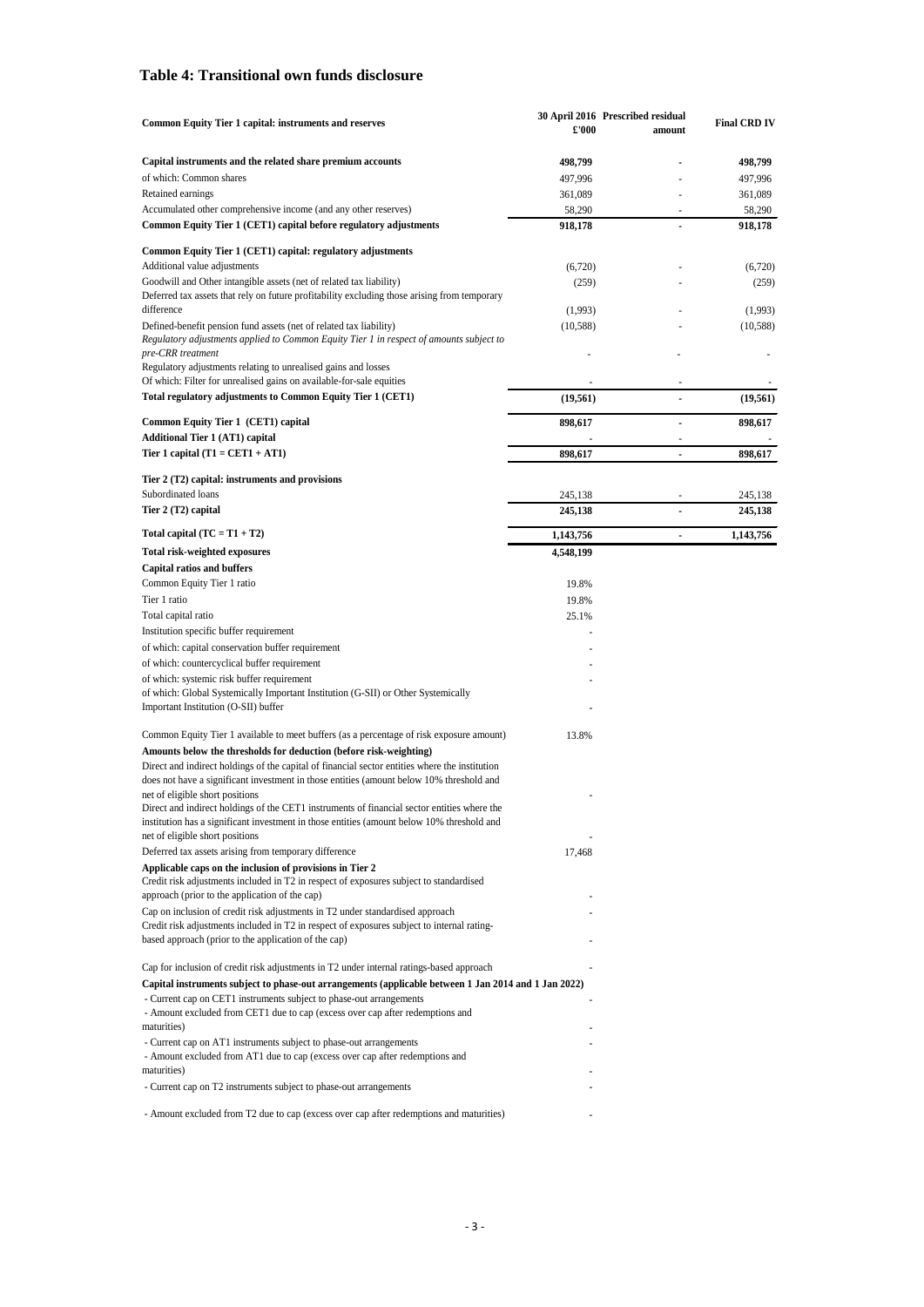| Common Equity Tier 1 capital: instruments and reserves                                                                                                                                                                                                           | £'000              | 31 October 2015 Prescribed residual<br>amount | <b>Final CRD IV</b> |
|------------------------------------------------------------------------------------------------------------------------------------------------------------------------------------------------------------------------------------------------------------------|--------------------|-----------------------------------------------|---------------------|
| Capital instruments and the related share premium accounts                                                                                                                                                                                                       | 498,799            |                                               | 498,799             |
| of which: Common shares                                                                                                                                                                                                                                          | 497,996            |                                               | 497,996             |
| Retained earnings                                                                                                                                                                                                                                                | 361,089            |                                               | 361,089             |
| Accumulated other comprehensive income (and any other reserves)                                                                                                                                                                                                  | 58,290             | ٠                                             | 58,290              |
| Common Equity Tier 1 (CET1) capital before regulatory adjustments                                                                                                                                                                                                | 918,178            |                                               | 918,178             |
| Common Equity Tier 1 (CET1) capital: regulatory adjustments                                                                                                                                                                                                      |                    |                                               |                     |
| Additional value adjustments                                                                                                                                                                                                                                     | (3,196)            |                                               | (3,196)             |
| Goodwill and Other intangible assets (net of related tax liability)                                                                                                                                                                                              | (326)              |                                               | (326)               |
| Deferred tax assets that rely on future profitability excluding those arising from temporary<br>difference                                                                                                                                                       | (1,997)            |                                               | (1,997)             |
| Defined-benefit pension fund assets (net of related tax liability)                                                                                                                                                                                               | (9,679)            |                                               | (9,679)             |
| Regulatory adjustments applied to Common Equity Tier 1 in respect of amounts subject to<br>pre-CRR treatment                                                                                                                                                     |                    |                                               |                     |
| Regulatory adjustments relating to unrealised gains and losses                                                                                                                                                                                                   |                    |                                               |                     |
| Of which: Filter for unrealised gains on available-for-sale equities                                                                                                                                                                                             |                    |                                               |                     |
| Total regulatory adjustments to Common Equity Tier 1 (CET1)                                                                                                                                                                                                      | (15, 198)          | $\overline{\phantom{a}}$                      | (15, 198)           |
| Common Equity Tier 1 (CET1) capital                                                                                                                                                                                                                              | 902,980            | $\overline{\phantom{a}}$                      | 902,980             |
| <b>Additional Tier 1 (AT1) capital</b><br>Tier 1 capital $(T1 = CET1 + AT1)$                                                                                                                                                                                     | 902,980            |                                               | 902,980             |
|                                                                                                                                                                                                                                                                  |                    |                                               |                     |
| Tier 2 (T2) capital: instruments and provisions                                                                                                                                                                                                                  |                    |                                               |                     |
| Subordinated loans<br>Tier 2 (T2) capital                                                                                                                                                                                                                        | 239,028<br>239,028 | ä,                                            | 239,028<br>239,028  |
| Total capital $(TC = T1 + T2)$                                                                                                                                                                                                                                   | 1,142,008          | $\ddot{\phantom{1}}$                          | 1,142,008           |
| <b>Total risk-weighted exposures</b>                                                                                                                                                                                                                             | 4,374,181          |                                               |                     |
| <b>Capital ratios and buffers</b>                                                                                                                                                                                                                                |                    |                                               |                     |
| Common Equity Tier 1 ratio                                                                                                                                                                                                                                       | 20.6%              |                                               |                     |
| Tier 1 ratio                                                                                                                                                                                                                                                     | 20.6%              |                                               |                     |
| Total capital ratio                                                                                                                                                                                                                                              | 26.1%              |                                               |                     |
| Institution specific buffer requirement                                                                                                                                                                                                                          |                    |                                               |                     |
| of which: capital conservation buffer requirement                                                                                                                                                                                                                |                    |                                               |                     |
| of which: countercyclical buffer requirement                                                                                                                                                                                                                     |                    |                                               |                     |
| of which: systemic risk buffer requirement<br>of which: Global Systemically Important Institution (G-SII) or Other Systemically<br>Important Institution (O-SII) buffer                                                                                          |                    |                                               |                     |
| Common Equity Tier 1 available to meet buffers (as a percentage of risk exposure amount)                                                                                                                                                                         | 14.6%              |                                               |                     |
| Amounts below the thresholds for deduction (before risk-weighting)<br>Direct and indirect holdings of the capital of financial sector entities where the institution<br>does not have a significant investment in those entities (amount below 10% threshold and |                    |                                               |                     |
| net of eligible short positions<br>Direct and indirect holdings of the CET1 instruments of financial sector entities where the<br>institution has a significant investment in those entities (amount below 10% threshold and<br>net of eligible short positions  |                    |                                               |                     |
| Deferred tax assets arising from temporary difference                                                                                                                                                                                                            | 17,614             |                                               |                     |
| Applicable caps on the inclusion of provisions in Tier 2<br>Credit risk adjustments included in T2 in respect of exposures subject to standardised<br>approach (prior to the application of the cap)                                                             |                    |                                               |                     |
| Cap on inclusion of credit risk adjustments in T2 under standardised approach<br>Credit risk adjustments included in T2 in respect of exposures subject to internal rating-<br>based approach (prior to the application of the cap)                              |                    |                                               |                     |
|                                                                                                                                                                                                                                                                  |                    |                                               |                     |
| Cap for inclusion of credit risk adjustments in T2 under internal ratings-based approach<br>Capital instruments subject to phase-out arrangements (applicable between 1 Jan 2014 and 1 Jan 2022)                                                                 |                    |                                               |                     |
| - Current cap on CET1 instruments subject to phase-out arrangements<br>- Amount excluded from CET1 due to cap (excess over cap after redemptions and<br>maturities)                                                                                              |                    |                                               |                     |
| - Current cap on AT1 instruments subject to phase-out arrangements<br>- Amount excluded from AT1 due to cap (excess over cap after redemptions and<br>maturities)                                                                                                |                    |                                               |                     |
| - Current cap on T2 instruments subject to phase-out arrangements                                                                                                                                                                                                |                    |                                               |                     |
| - Amount excluded from T2 due to cap (excess over cap after redemptions and maturities)                                                                                                                                                                          |                    |                                               |                     |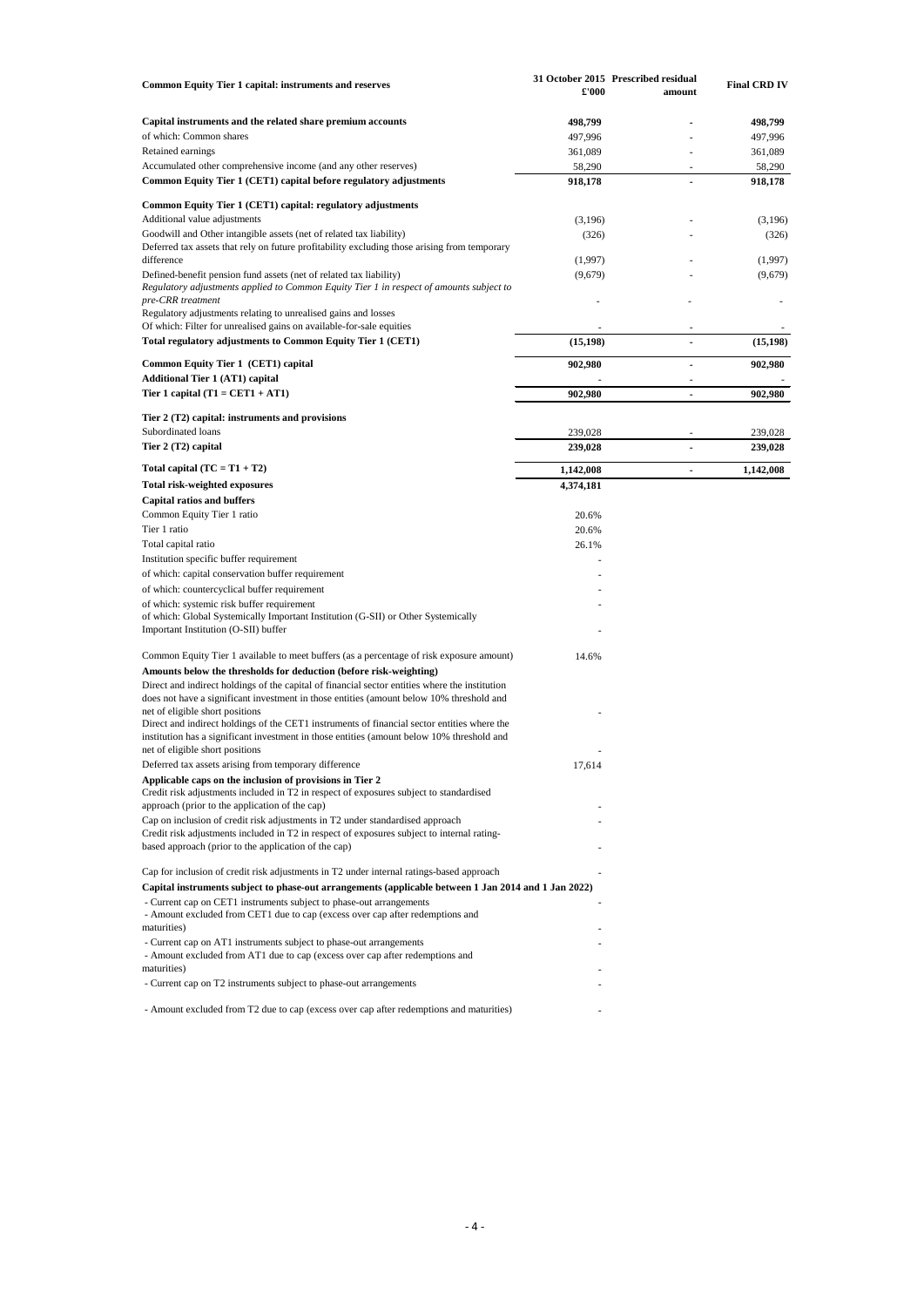# **3.4 Leverage Ratio**

# <span id="page-6-0"></span>**Table 7: Leverage ratio disclosure**

#### **As at 30 April 2016**

**£'000 Summary reconciliation of accounting assets and leverage ratio exposures**

| Total assets as per financial statements                                                                                                                                   | <b>Applicable Amounts</b>          |
|----------------------------------------------------------------------------------------------------------------------------------------------------------------------------|------------------------------------|
|                                                                                                                                                                            | 29,298,463                         |
| Adjustment for entities which are consolidated for accounting purposes but are outside the scope of regulatory<br>consolidation                                            |                                    |
| (Adjustment for fiduciary assets recognised on the balance sheet pursuant to the applicable accounting framework but                                                       |                                    |
| excluded from the leverage ratio exposure measure in accordance with Article 429(13) of Regulation (EU) No 575/2013                                                        |                                    |
| "CRR")                                                                                                                                                                     |                                    |
| Adjustments for derivative financial instruments                                                                                                                           | 813,428                            |
|                                                                                                                                                                            |                                    |
| Adjustments for securities financing transactions "SFTs"                                                                                                                   | 288,640                            |
| Adjustment for off-balance sheet items (ie conversion to credit equivalent amounts of off-balance sheet exposures)                                                         | 1,950,554                          |
| (Adjustment for intragroup exposures excluded from the leverage ratio exposure measure in accordance with Article 429                                                      |                                    |
| $(7)$ of Regulation (EU) No 575/2013)                                                                                                                                      |                                    |
| (Adjustment for exposures excluded from the leverage ratio exposure measure in accordance with Article 429 (14) of                                                         |                                    |
| Regulation (EU) No 575/2013)                                                                                                                                               |                                    |
| Other adjustments                                                                                                                                                          | 475,987                            |
| Total leverage ratio exposure                                                                                                                                              | 32,827,072                         |
|                                                                                                                                                                            |                                    |
| Leverage ratio common disclosure                                                                                                                                           |                                    |
|                                                                                                                                                                            |                                    |
|                                                                                                                                                                            | <b>CRR</b> leverage ratio exposure |
| On-balance sheet exposures (excluding derivatives and SFTs)                                                                                                                |                                    |
| On-balance sheet items (excluding derivatives, SFTs and fiduciary assets, but including collateral)                                                                        | 10,700,101                         |
| (Asset amounts deducted in determining Tier 1 capital)                                                                                                                     | (12, 841)                          |
| Total on-balance sheet exposures (excluding derivatives, SFTs and fiduciary assets)                                                                                        | 10,687,261                         |
|                                                                                                                                                                            |                                    |
| <b>Derivative exposures</b>                                                                                                                                                |                                    |
| Replacement cost associated with all derivatives transactions (ie net of eligible cash variation margin)                                                                   | 432,201                            |
| Add-on amounts for PFE associated with all derivatives transactions (mark-to-market method)                                                                                | 771,148                            |
|                                                                                                                                                                            |                                    |
| Exposure determined under Original Exposure Method<br>Gross-up for derivatives collateral provided where deducted from the balance sheet assets pursuant to the applicable |                                    |
| accounting framework                                                                                                                                                       |                                    |
|                                                                                                                                                                            |                                    |
| (Deductions of receivables assets for cash variation margin provided in derivatives transactions)                                                                          |                                    |
| (Exempted CCP leg of client-cleared trade exposures)                                                                                                                       |                                    |
| Adjusted effective notional amount of written credit derivatives                                                                                                           | 138,487                            |
| (Adjusted effective notional offsets and add-on deductions for written credit derivatives)                                                                                 | (113, 193)                         |
| <b>Total derivative exposures</b>                                                                                                                                          | 1,228,643                          |
|                                                                                                                                                                            |                                    |
| <b>Securities financing transaction exposures</b>                                                                                                                          |                                    |
| Gross SFT assets (with no recognition of netting), after adjusting for sales accounting transactions                                                                       | 19,134,722                         |
| (Netted amounts of cash payables and cash receivables of gross SFT assets)                                                                                                 | (462,748)                          |
| Counterparty credit risk exposure for SFT assets                                                                                                                           | 288,640                            |
| Derogation for SFTs: Counterparty credit risk exposure in accordance with Article 429b (4) and 222 of Regulation (EU)                                                      |                                    |
| No 575/2013                                                                                                                                                                |                                    |
| Agent transaction exposures                                                                                                                                                |                                    |
| (Exempted CCP leg of client-cleared SFT exposure)                                                                                                                          |                                    |
| <b>Total securities financing transaction exposures</b>                                                                                                                    | 18,960,614                         |
|                                                                                                                                                                            |                                    |
|                                                                                                                                                                            |                                    |
| Other off-balance sheet exposures                                                                                                                                          |                                    |
| Off-balance sheet exposures at gross notional amount                                                                                                                       | 3,861,263                          |
| (Adjustments for conversion to credit equivalent amounts)                                                                                                                  | (1,910,709)                        |
| Other off-balance sheet exposures                                                                                                                                          | 1,950,554                          |
|                                                                                                                                                                            |                                    |
| Exempted exposures in accordance with CRR Article 429 (7) and (14) (on and off balance sheet)                                                                              |                                    |
| (Exemption of intragroup exposures (solo basis) in accordance with Article 429(7) of Regulation (EU) No 575/2013 (on                                                       |                                    |
| and off balance sheet))                                                                                                                                                    |                                    |
|                                                                                                                                                                            |                                    |
| (Exposures exempted in accordance with Article 429 (14) of Regulation (EU) No 575/2013 (on and off balance sheet))                                                         |                                    |
|                                                                                                                                                                            |                                    |
| <b>Capital and total exposures</b>                                                                                                                                         |                                    |
| Tier 1 capital                                                                                                                                                             | 898,617                            |
| Total leverage ratio exposures                                                                                                                                             | 32,827,072                         |
|                                                                                                                                                                            |                                    |
| Leverage ratio                                                                                                                                                             | 2.74%                              |
|                                                                                                                                                                            |                                    |
| Choice on transitional arrangements and amount of derecognised fiduciary items                                                                                             |                                    |
| Choice on transitional arrangements for the definition of the capital measure                                                                                              |                                    |
| Amount of derecognised fiduciary items in accordance with Article 429(11) of Regulation (EU) NO 575/2013                                                                   |                                    |
|                                                                                                                                                                            |                                    |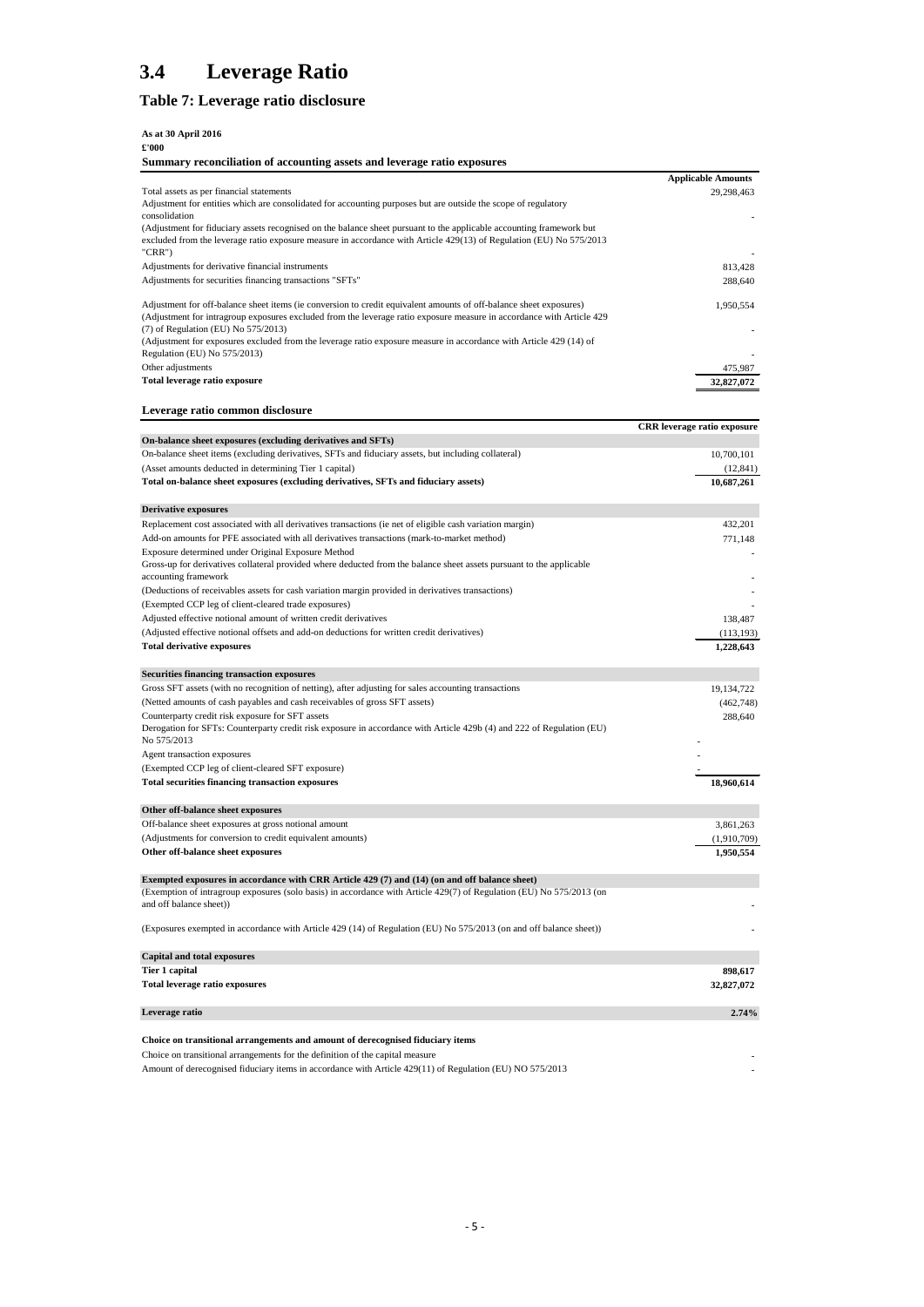|                                                                                                                    | <b>Applicable Amounts</b> |
|--------------------------------------------------------------------------------------------------------------------|---------------------------|
| Total assets as per published financial statements                                                                 | 27,789,316                |
| Adjustment for entities which are consolidated for accounting purposes but are outside the scope of regulatory     |                           |
| consolidation                                                                                                      |                           |
| (Adjustment for fiduciary assets recognised on the balance sheet pursuant to the applicable accounting framework   |                           |
| but excluded from the leverage ratio exposure measure in accordance with Article 429(13) of Regulation (EU) No     |                           |
| 575/2013 "CRR")                                                                                                    |                           |
| Adjustments for derivative financial instruments                                                                   | 816,924                   |
| Adjustments for securities financing transactions "SFTs"                                                           | 582,106                   |
| Adjustment for off-balance sheet items (ie conversion to credit equivalent amounts of off-balance sheet exposures) | 637,530                   |
| (Adjustment for intragroup exposures excluded from the leverage ratio exposure measure in accordance with Article  |                           |
| 429 (7) of Regulation (EU) No 575/2013)                                                                            |                           |
|                                                                                                                    |                           |
| (Adjustment for exposures excluded from the leverage ratio exposure measure in accordance with Article 429 (14)    |                           |
| of Regulation (EU) No 575/2013)                                                                                    |                           |
| Other adjustments                                                                                                  | 586,481                   |
| Total leverage ratio exposure                                                                                      | 30.412.357                |

**Leverage ratio common disclosure**

|                                                                                                                                              | <b>CRR</b> leverage ratio exposure |
|----------------------------------------------------------------------------------------------------------------------------------------------|------------------------------------|
| On-balance sheet exposures (excluding derivatives and SFTs)                                                                                  |                                    |
| On-balance sheet items (excluding derivatives, SFTs and fiduciary assets, but including collateral)                                          | 12,439,871                         |
| (Asset amounts deducted in determining Tier 1 capital)                                                                                       | (12,002)                           |
| Total on-balance sheet exposures (excluding derivatives, SFTs and fiduciary assets)                                                          | 12,427,869                         |
| Derivative exposures                                                                                                                         |                                    |
| Replacement cost associated with all derivatives transactions (ie net of eligible cash variation margin)                                     | 210,408                            |
| Add-on amounts for PFE associated with all derivatives transactions (mark-to-market method)                                                  | 993,272                            |
| Exposure determined under Original Exposure Method                                                                                           |                                    |
| Gross-up for derivatives collateral provided where deducted from the balance sheet assets pursuant to the applicable<br>accounting framework |                                    |
| (Deductions of receivables assets for cash variation margin provided in derivatives transactions)                                            |                                    |
| (Exempted CCP leg of client-cleared trade exposures)                                                                                         |                                    |
| Adjusted effective notional amount of written credit derivatives                                                                             | 141,603                            |
| (Adjusted effective notional offsets and add-on deductions for written credit derivatives)                                                   | (117, 805)                         |
| <b>Total derivative exposures</b>                                                                                                            | 1,227,478                          |
| Securities financing transaction exposures                                                                                                   |                                    |
| Gross SFT assets (with no recognition of netting), after adjusting for sales accounting transactions                                         | 16,457,224                         |
| (Netted amounts of cash payables and cash receivables of gross SFT assets)                                                                   | (919, 850)                         |
| Counterparty credit risk exposure for SFT assets                                                                                             | 582,106                            |
| Derogation for SFTs: Counterparty credit risk exposure in accordance with Article 429b (4) and 222 of Regulation                             |                                    |
| (EU) No 575/2013                                                                                                                             |                                    |
| Agent transaction exposures                                                                                                                  |                                    |
| (Exempted CCP leg of client-cleared SFT exposure)                                                                                            |                                    |
| Total securities financing transaction exposures                                                                                             | 16,119,480                         |
| Other off-balance sheet exposures                                                                                                            |                                    |
| Off-balance sheet exposures at gross notional amount                                                                                         | 3,187,648                          |
| (Adjustments for conversion to credit equivalent amounts)                                                                                    | (2,550,118)                        |
| Other off-balance sheet exposures                                                                                                            | 637,530                            |
| Exempted exposures in accordance with CRR Article 429 (7) and (14) (on and off balance sheet)                                                |                                    |
| (Exemption of intragroup exposures (solo basis) in accordance with Article 429(7) of Regulation (EU) No                                      |                                    |
| (Exposures exempted in accordance with Article 429 (14) of Regulation (EU) No 575/2013 (on and off balance                                   |                                    |
| sheet))                                                                                                                                      |                                    |
| Capital and total exposures                                                                                                                  |                                    |
| Tier 1 capital                                                                                                                               | 902,980                            |
| Total leverage ratio exposures                                                                                                               | 30,412,357                         |
| Leverage ratio                                                                                                                               | 2.97%                              |
| Choice on transitional arrangements and amount of derecognised fiduciary items                                                               |                                    |
| Choice on transitional arrangements for the definition of the capital measure                                                                |                                    |

Amount of derecognised fiduciary items in accordance with Article 429(11) of Regulation (EU) NO 575/2013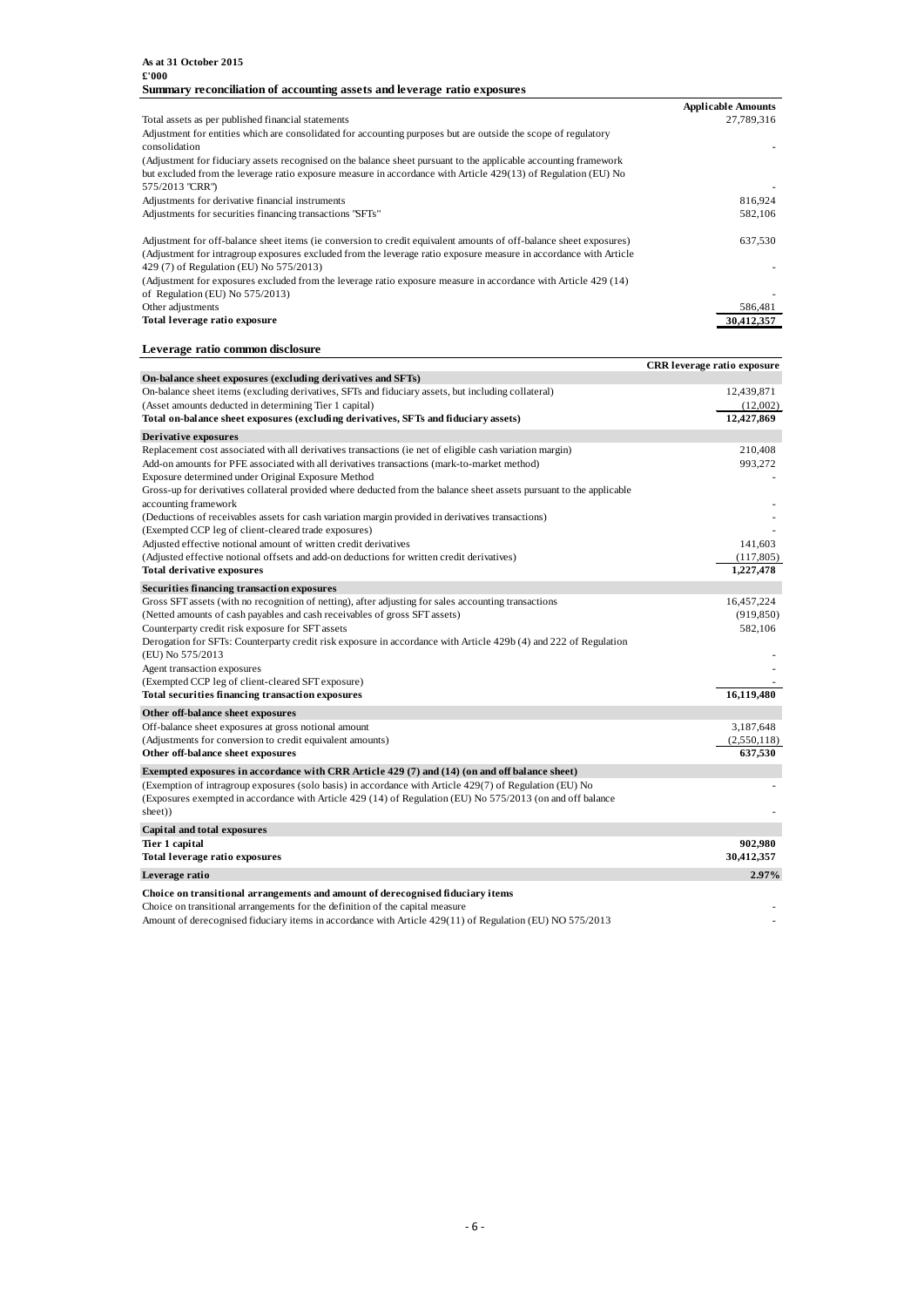# **4.0 Capital Requirements**

# <span id="page-8-0"></span>**Table 8: Risk exposure amount by risk type and calculation approach adopted**

| As at 30 April 2016                                                                                                              | <b>Risk-weighted</b><br><b>Exposure</b> | <b>CET1 Capital</b><br>requirement @<br>4.5% | <b>Tier 1 Capital</b><br>Requirement<br>@ 6% | <b>Total Capital</b><br>requirement<br>@8% |
|----------------------------------------------------------------------------------------------------------------------------------|-----------------------------------------|----------------------------------------------|----------------------------------------------|--------------------------------------------|
| £'000                                                                                                                            |                                         |                                              |                                              |                                            |
| Risk-weighted exposure amounts for credit and counterparty credit                                                                |                                         |                                              |                                              |                                            |
| Calculated under the Standardised Approach                                                                                       |                                         |                                              |                                              |                                            |
| Central governments or central banks                                                                                             | 21,285                                  | 958                                          | 1,277                                        | 1,703                                      |
| Public sector entities                                                                                                           | 20                                      | $\mathbf{1}$                                 | 1                                            | $\overline{c}$                             |
| Institutions                                                                                                                     | 225,848                                 | 10,163                                       | 13,551                                       | 18,068                                     |
| Corporates                                                                                                                       | 2,355,659                               | 106,005                                      | 141,340                                      | 188,453                                    |
| Secured by mortgages on immovable property                                                                                       | 381,879<br>24,093                       | 17,185<br>1,084                              | 22,913<br>1,446                              | 30,550<br>1,927                            |
| Equity<br>Other items                                                                                                            | 4,871                                   | 219                                          | 292                                          | 390                                        |
|                                                                                                                                  | 3.013.655                               | 135,614                                      | 180,819                                      | 241,092                                    |
|                                                                                                                                  |                                         |                                              |                                              |                                            |
| Risk exposure amount for contributions to the default fund of a CCP                                                              | 10,555                                  | 475                                          | 633                                          | 844                                        |
|                                                                                                                                  | 3,024,210                               | 136,089                                      | 181,453                                      | 241,937                                    |
| Risk-weighted exposure amount settlement/delivery risk in the Trading book                                                       | 4,630                                   | 208                                          | 278                                          | 370                                        |
| Risk-weighted exposure amount for position, foreign exchange and commodities risks<br>Calculated under the Standardised Approach |                                         |                                              |                                              |                                            |
| <b>Interest Rate</b>                                                                                                             | 920,193                                 | 41,409                                       | 55,212                                       | 73,615                                     |
| Equity                                                                                                                           | 1,703                                   | 77                                           | 102                                          | 136                                        |
| Foreign Exchange                                                                                                                 | 34,420                                  | 1,549                                        | 2,065                                        | 2,754                                      |
| Commodities                                                                                                                      | 46,703                                  | 2,102                                        | 2,802                                        | 3,736                                      |
|                                                                                                                                  | 1,003,019                               | 45,136                                       | 60,181                                       | 80,242                                     |
| Risk-weighted exposure amount for operational risk                                                                               |                                         |                                              |                                              |                                            |
| Calculated under the Basic Indicator Approach                                                                                    | 495,952                                 | 22,318                                       | 29,757                                       | 39,676                                     |
| Risk-weighted exposure amount for credit valuation adjustment                                                                    |                                         |                                              |                                              |                                            |
| Calculated under the Standardised Method                                                                                         | 20,388                                  | 917                                          | 41                                           | 1,631                                      |
| <b>Total</b>                                                                                                                     | 4,548,199                               | 204,669                                      | 271,710                                      | 363,856                                    |
|                                                                                                                                  |                                         |                                              |                                              |                                            |
|                                                                                                                                  |                                         | 693,948                                      |                                              |                                            |
| Surplus CET1 Capital over the minimum requirement<br>Surplus Tier1 Capital over the minimum requirement                          |                                         |                                              | 626,907                                      |                                            |
| Surplus Total Capital over the minimum requirement                                                                               |                                         |                                              |                                              | 779,900                                    |
|                                                                                                                                  |                                         |                                              |                                              |                                            |
|                                                                                                                                  |                                         |                                              |                                              |                                            |
|                                                                                                                                  |                                         |                                              |                                              |                                            |
| As at 31 October 2015                                                                                                            |                                         | <b>CET1 Capital</b>                          | <b>Tier 1 Capital</b>                        | <b>Total Capital</b>                       |
|                                                                                                                                  | <b>Risk-weighted</b>                    | requirement @                                | Requirement                                  | requirement                                |
|                                                                                                                                  | <b>Exposure</b>                         | 4.5%                                         | @ 6%                                         | @8%                                        |
| £'000                                                                                                                            |                                         |                                              |                                              |                                            |
| Risk-weighted exposure amounts for credit and counterparty credit                                                                |                                         |                                              |                                              |                                            |
| Calculated under the Standardised Approach                                                                                       |                                         |                                              |                                              |                                            |
| Central governments or central banks                                                                                             | 23,272                                  | 1,047                                        | 1,396                                        | 1,862                                      |
| Public sector entities                                                                                                           | 18                                      | $\mathbf{1}$                                 | $\mathbf{1}$                                 | $\mathbf{1}$                               |
| Institutions                                                                                                                     | 490,549                                 | 22,075                                       | 29,433                                       | 39,244                                     |
| Corporates                                                                                                                       | 1,817,684                               | 81,796                                       | 109,061                                      | 145,415                                    |
| Secured by mortgages on immovable property                                                                                       | 345,232                                 | 15.535                                       | 20,714                                       | 27.619                                     |
| Equity                                                                                                                           | 21,880                                  | 985                                          | 1,313                                        | 1,750                                      |
| Other items                                                                                                                      | 74<br>2,698,709                         | 3<br>121,442                                 | 161,923                                      | 215,897                                    |
|                                                                                                                                  |                                         |                                              |                                              |                                            |
| Risk exposure amount for contributions to the default fund of a CCP                                                              | 6,801<br>2,705,510                      | 306<br>121,748                               | 408<br>162,331                               | 544<br>216,441                             |
|                                                                                                                                  |                                         |                                              |                                              |                                            |
| Risk-weighted exposure amount settlement/delivery risk in the Trading book                                                       | 900                                     | 41                                           | 54                                           | 72                                         |
| Risk-weighted exposure amount for position, foreign exchange and commodities risks                                               |                                         |                                              |                                              |                                            |
| Calculated under the Standardised Approach                                                                                       |                                         |                                              |                                              |                                            |
| <b>Interest Rate</b>                                                                                                             | 1,064,063                               | 47,883                                       | 63,844                                       | 85,125                                     |
| Equity                                                                                                                           | 1,423                                   | 64                                           | 85                                           | 114                                        |
| Foreign Exchange                                                                                                                 | 24,850                                  | 1,118                                        | 1,491                                        | 1,988                                      |
| Commodities                                                                                                                      | 55,395                                  | 2,493                                        | 3,324                                        | 4,432                                      |
|                                                                                                                                  | 1,145,731                               | 51,558                                       | 68,744                                       | 91,658                                     |
| Risk-weighted exposure amount for operational risk                                                                               |                                         |                                              |                                              |                                            |
| Calculated under the Basic Indicator Approach                                                                                    | 495,952                                 | 22,318                                       | 29,757                                       | 39,676                                     |
| Risk-weighted exposure amount for credit valuation adjustment                                                                    |                                         |                                              |                                              |                                            |
| Calculated under the Standardised Method                                                                                         | 26,088                                  | 1,174                                        | 53                                           | 2,087                                      |
|                                                                                                                                  |                                         |                                              |                                              |                                            |
| Total                                                                                                                            | 4,374,181                               | 196,838                                      | 260,938                                      | 349.934                                    |

**Surplus CET1 Capital over the minimum requirement 706,142 Surplus Tier1 Capital over the minimum requirement 642,042 Surplus Total Capital over the minimum requirement 792,074**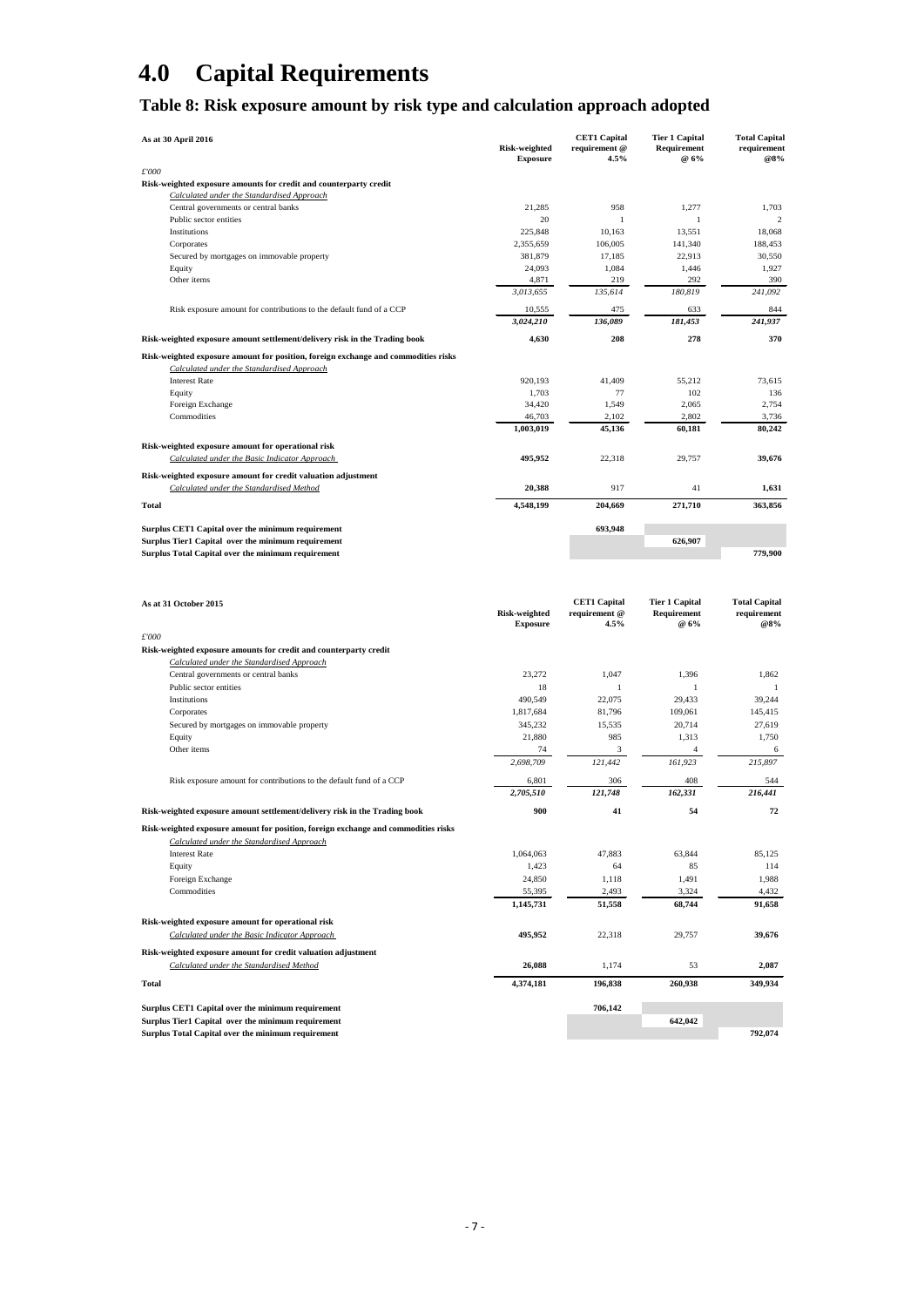# **5.0 Credit Risk**

# **5.1 Definition of Credit Risk**

No update required.

# **5.2 Governance and Framework**

No update required.

# **5.3 Credit Risk Profile**

<span id="page-9-0"></span>**Table 9: Risk exposure amounts by banking and trading activities** 

| As at 30 April 2016                                                        |                |                |           |
|----------------------------------------------------------------------------|----------------|----------------|-----------|
| $\pounds'000$                                                              | <b>Banking</b> | <b>Trading</b> | Total     |
| Risk-weighted exposure amounts for credit and counterparty credit          |                |                |           |
| Calculated under the Standardised Approach                                 |                |                |           |
| Central governments or central banks                                       | 18,255         | 3,030          | 21,285    |
| Public sector entities                                                     |                | 20             | 20        |
| Institutions                                                               | 25,937         | 199,911        | 225,848   |
| Corporates                                                                 | 1,673,353      | 682,306        | 2,355,659 |
| Secured by mortgages on immovable property                                 | 381,879        |                | 381,879   |
| Equity                                                                     | 24,093         |                | 24,093    |
| Other items                                                                | 4,871          |                | 4,871     |
|                                                                            | 2,128,388      | 885,267        | 3,013,655 |
| Risk exposure amount for contributions to the default fund of a CCP        |                | 10,555         | 10,555    |
|                                                                            | 2,128,388      | 895,822        | 3,024,210 |
| Risk-weighted exposure amount settlement/delivery risk in the Trading book |                | 4,630          | 4,630     |
| Total                                                                      | 2,128,388      | 900,452        | 3,028,840 |

| As at 31 October 2015                                                      |                |                |           |
|----------------------------------------------------------------------------|----------------|----------------|-----------|
| £'000                                                                      | <b>Banking</b> | <b>Trading</b> | Total     |
| Risk-weighted exposure amounts for credit and counterparty credit          |                |                |           |
| Calculated under the Standardised Approach                                 |                |                |           |
| Central governments or central banks                                       | 14,671         | 8,601          | 23,272    |
| Public sector entities                                                     |                | 18             | 18        |
| Institutions                                                               | 20,740         | 469,809        | 490,549   |
| Corporates                                                                 | 1,181,471      | 636,213        | 1,817,684 |
| Secured by mortgages on immovable property                                 | 345,232        |                | 345,232   |
| Equity                                                                     | 21,880         |                | 21,880    |
| Other items                                                                | 74             |                | 74        |
|                                                                            | 1,584,068      | 1,114,641      | 2,698,709 |
| Risk exposure amount for contributions to the default fund of a CCP        |                | 6,801          | 6,801     |
|                                                                            | 1,584,068      | 1,121,442      | 2,705,510 |
| Risk-weighted exposure amount settlement/delivery risk in the Trading book |                | 900            | 900       |
| <b>Total</b>                                                               | 1.584.068      | 1.122.342      | 2,706,410 |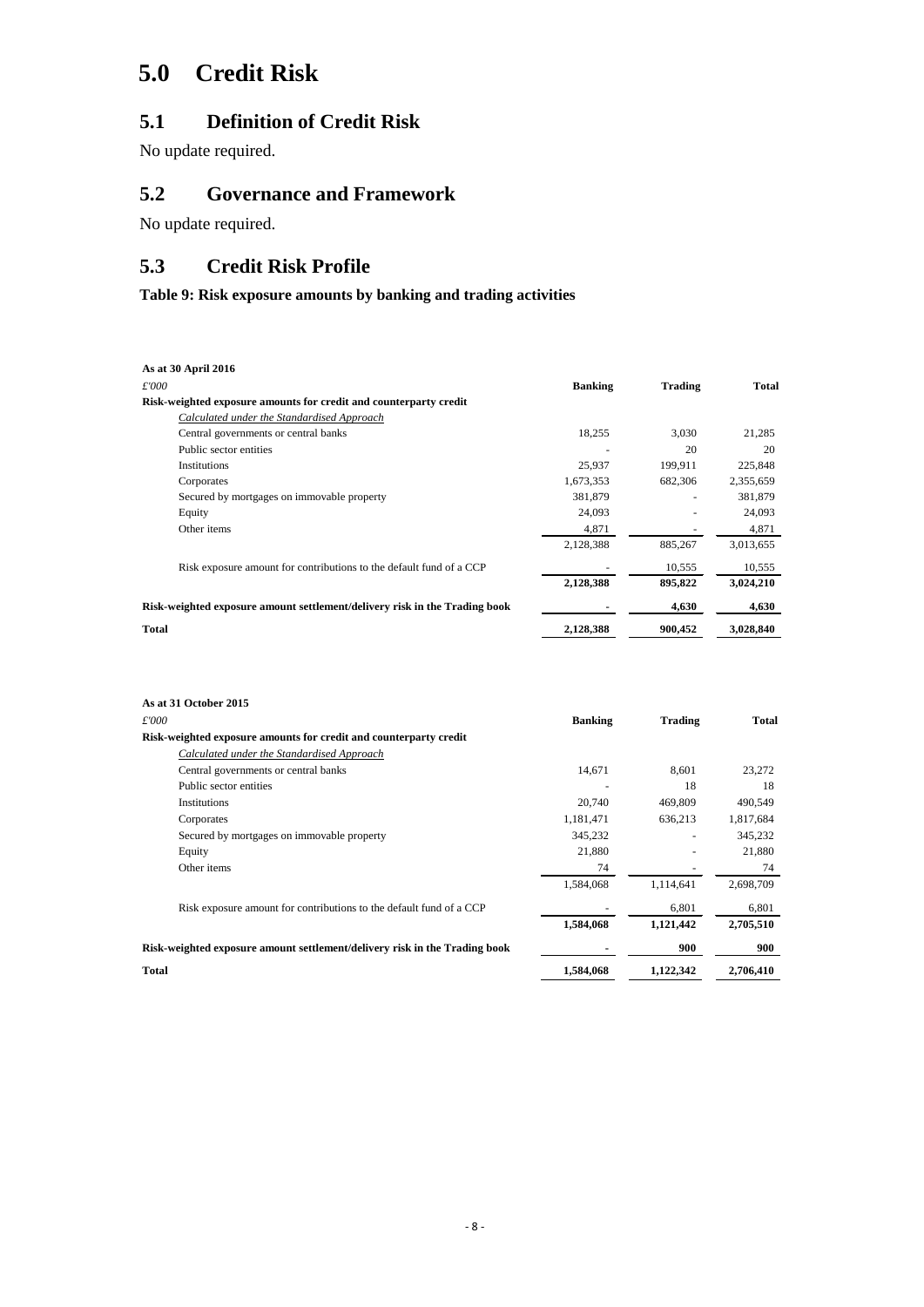## **5.3.1 Banking Book Credit Risk**

## <span id="page-10-0"></span>**Table 10: Gross credit exposures within the banking book**

### **As at 30 April 2016**

| £'000                                                |                      |                |                               |
|------------------------------------------------------|----------------------|----------------|-------------------------------|
| Exposure amounts for credit risk in the banking book | Original<br>Exposure | Final Exposure | Risk-<br>weighted<br>Exposure |
| On balance sheet exposures                           |                      |                |                               |
| Central governments or central banks                 | 1,503,571            | 1,503,571      | 18,255                        |
| <b>Institutions</b>                                  | 84,935               | 84,935         | 16,996                        |
| Corporates                                           | 2,295,348            | 846,245        | 844,483                       |
| Secured by mortgages on immovable property           | 845,474              | 830,353        | 375,057                       |
| Equity                                               | 24,093               | 24,093         | 24,093                        |
| Other items                                          | 4,871                | 4,871          | 4,871                         |
|                                                      | 4,758,292            | 3,294,068      | 1,283,755                     |
| Off balance sheet exposures                          |                      |                |                               |
| Central governments or central banks                 | 64,403               | 32,202         |                               |
| <b>Institutions</b>                                  | 88,002               | 44,703         | 8,941                         |
| Corporates                                           | 3,668,274            | 1,063,941      | 828,871                       |
| Secured by mortgages on immovable property           | 40,584               | 19,493         | 6,822                         |
|                                                      | 3,861,263            | 1,160,339      | 844,634                       |
| <b>Total</b>                                         | 8,619,555            | 4,454,407      | 2,128,389                     |
| Small and medium enterprises included in Corporates  | 160,364              | 133,021        | 125,563                       |
| Final Exposure includes adjustments for CCFs and CRM |                      |                |                               |

**As at 31 October 2015**

# *£'000*

| <b>Exposure amounts for credit risk in the banking book</b> | Original<br>Exposure | Final Exposure | Risk-<br>weighted<br>Exposure |
|-------------------------------------------------------------|----------------------|----------------|-------------------------------|
| On balance sheet exposures                                  |                      |                |                               |
| Central governments or central banks                        | 1,975,267            | 1,975,267      | 14,671                        |
| <b>Institutions</b>                                         | 77,288               | 77,288         | 16,052                        |
| Corporates                                                  | 1,591,117            | 591,159        | 591,159                       |
| Secured by mortgages on immovable property                  | 933,200              | 904,521        | 338,636                       |
| Equity                                                      | 21,880               | 21,880         | 21,880                        |
| Other items                                                 | 75                   | 75             | 75                            |
|                                                             | 4,598,827            | 3,570,190      | 982,473                       |
| Off balance sheet exposures                                 |                      |                |                               |
| Central governments or central banks                        | 58,903               | 29,451         |                               |
| Institutions                                                | 46,888               | 23,444         | 4,689                         |
| Corporates                                                  | 3,045,605            | 739,995        | 590,313                       |
| Secured by mortgages on immovable property                  | 36,252               | 17,632         | 6,595                         |
|                                                             | 3,187,648            | 810,522        | 601,597                       |
| <b>Total</b>                                                | 7,786,475            | 4,380,712      | 1,584,070                     |
| Small and medium enterprises included in Corporates         | 177,362              | 117,075        | 100,657                       |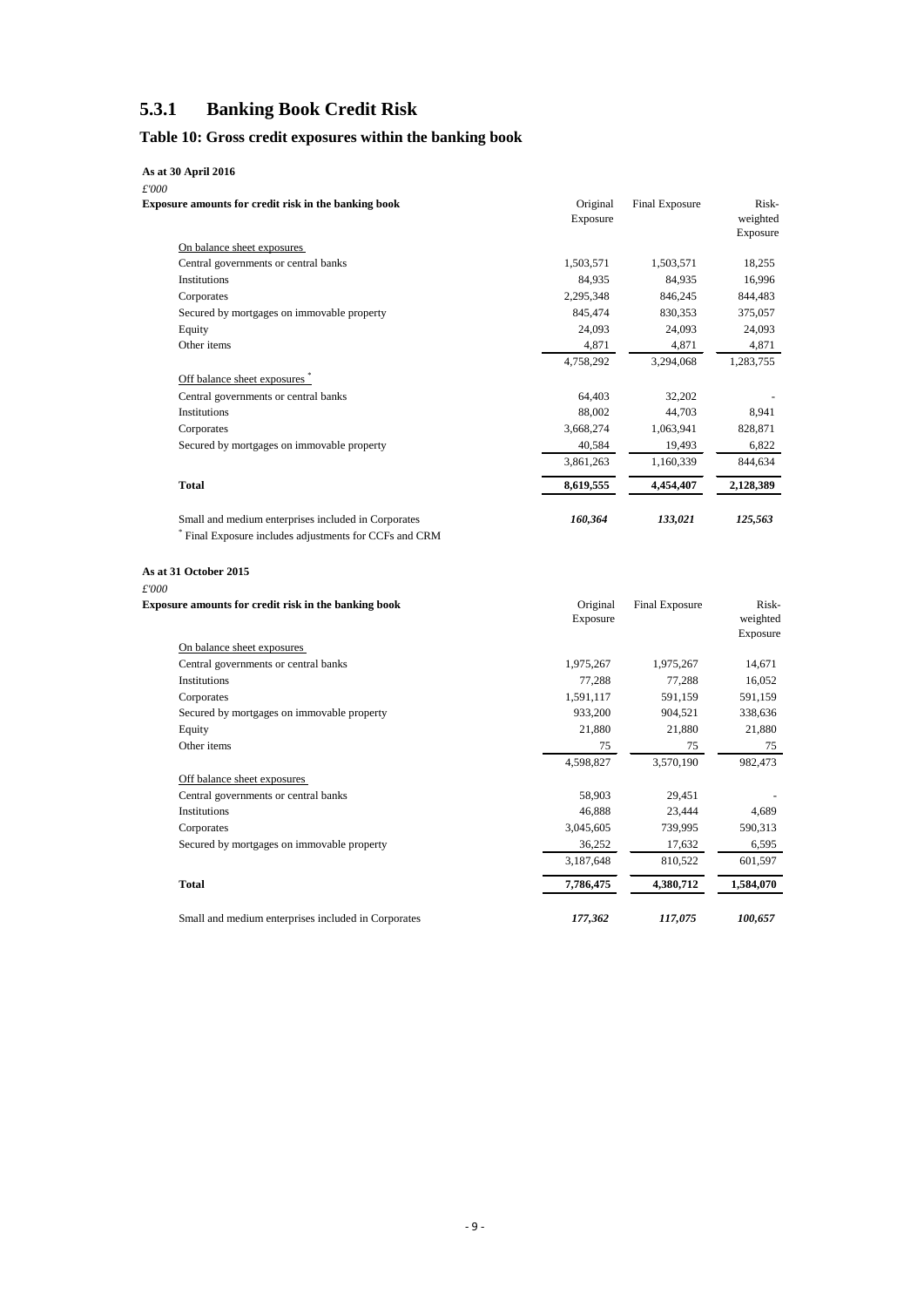#### **Table 19: Reconciliation of provision for credit losses**

No specific adjustments were proposed as at 30 April 2016 (2015: nil).

### **5.3.2 Counterparty Credit Risk**

#### <span id="page-11-0"></span>**Table 20: Trading credit risk**

#### <span id="page-11-1"></span>**As at 30 April 2016** *£'000* **Counterparty credit risk exposure by products** Original Exposure Final Exposure Riskweighted Exposure *Calculated under the Standardised Approach*  Exchange traded derivatives 898,263 658,154 73,887 OTC derivatives 565,375 84,558 28,873 SFTs 1,584,589 1,584,589 1,584,589 782,507 **Total 3,048,227 2,327,301 885,267 As at 31 October 2015** *£'000* **Counterparty credit risk exposure by products** Original Exposure Final Exposure Riskweighted Exposure *Calculated under the Standardised Approach*  Exchange traded derivatives 1,073,612 950,051 121,617 OTC derivatives 465,632 177,410 40,601 SFTs 2,586,808 2,586,808 2,586,808 952,423 **Total 4,126,052 3,714,269 1,114,641**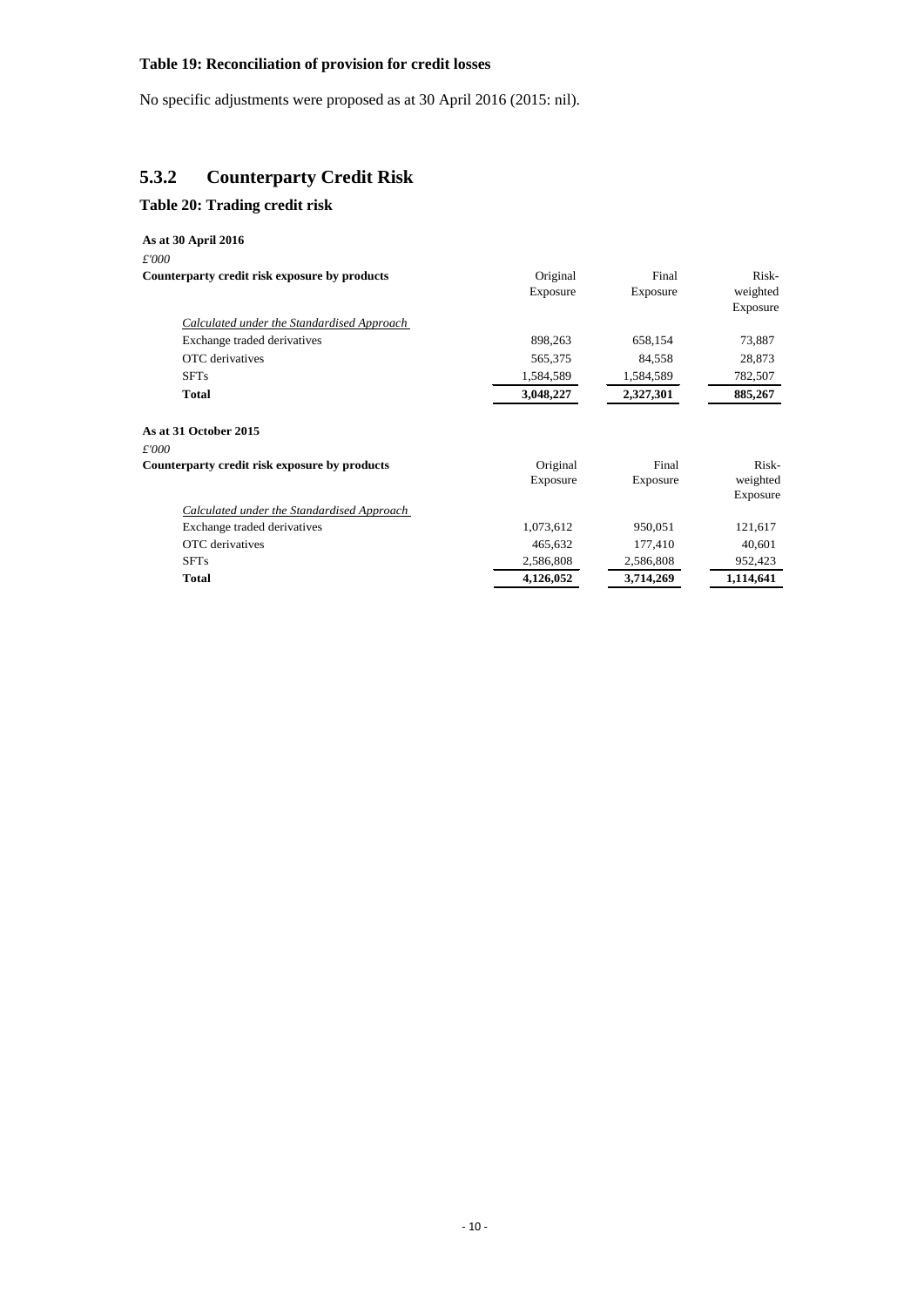## **Table 21: Counterparty credit risk by exposure class**

### **As at 30 April 2016**

*£'000*

| <b>Exposure amounts for counterparty credit risk in trading book</b> | Original<br>Exposure | Final<br>Exposure | Risk-<br>weighted<br>Exposure |
|----------------------------------------------------------------------|----------------------|-------------------|-------------------------------|
| Calculated under the Standardised Approach                           |                      |                   |                               |
| Central governments or central banks                                 | 192,764              | 192,764           | 3,030                         |
| Public sector entities                                               | 99                   | 99                | 20                            |
| Institutions                                                         | 2,094,184            | 1,382,763         | 199,911                       |
| Corporates                                                           | 761,180              | 751,675           | 682,306                       |
| <b>Total</b>                                                         | 3,048,227            | 2,327,301         | 885,267                       |
| Small and medium enterprises, included in Corporates                 |                      |                   |                               |
| As at 31 October 2015                                                |                      |                   |                               |
| £'000                                                                |                      |                   |                               |
| Exposure amounts for counterparty credit risk in trading book        | Original             | Final             | Risk-                         |
|                                                                      | Exposure             | Exposure          | weighted<br>Exposure          |
| Calculated under the Standardised Approach                           |                      |                   |                               |
| Central governments or central banks                                 | 265,013              | 265,013           | 8,601                         |
| Public sector entities                                               | 92                   | 92                | 18                            |
| Institutions                                                         | 2,946,594            | 2,553,813         | 469,809                       |
| Corporates                                                           | 914,353              | 895,351           | 636,213                       |
| <b>Total</b>                                                         | 4,126,052            | 3,714,269         | 1,114,641                     |
| Small and medium enterprises, included in Corporates                 |                      |                   |                               |

- 11 -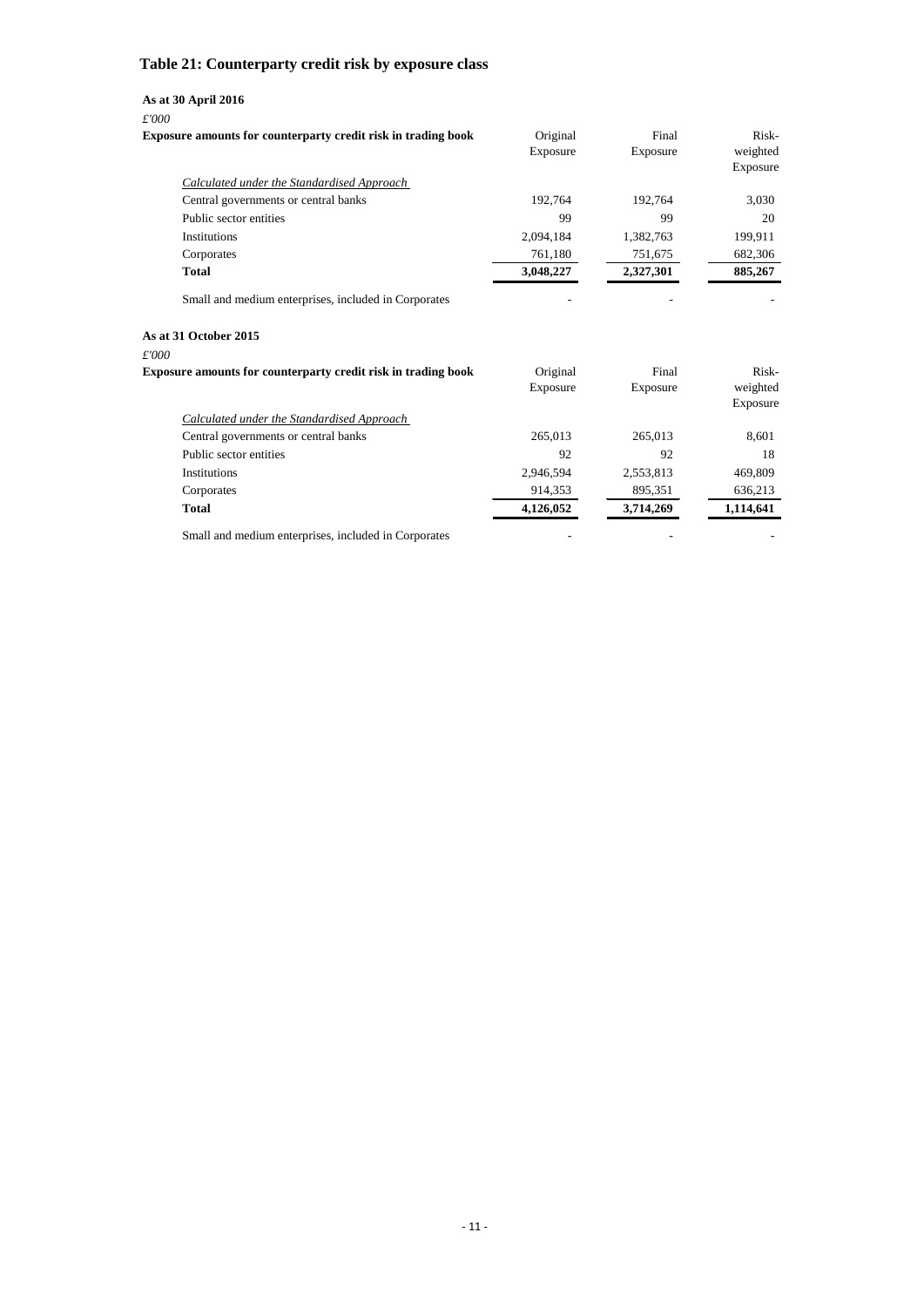## **Table 22: Exposures amounts subjected to the use of the ECAIs**

| As at 30 April 2016                                     |                      |                |                                   |
|---------------------------------------------------------|----------------------|----------------|-----------------------------------|
| £'000                                                   | Original<br>Exposure | Final Exposure | Risk-weighted<br><b>Exposures</b> |
| <b>Exposure amounts subject to the use of the ECAIs</b> |                      |                |                                   |
| Central governments or central banks                    | 257,119              | 224.917        | 2,982                             |
| Public sector entities                                  |                      |                |                                   |
| Institutions                                            | 1,430,905            | 795.989        | 162,919                           |
| Corporates                                              | 3,198,149            | 960,756        | 654,554                           |
| <b>Total</b>                                            | 4,886,173            | 1,981,662      | 820,454                           |

#### **As at 31 October 2015**

| £'000                                                   | Original<br>Exposure | Final Exposure | Risk-weighted<br><b>Exposures</b> |
|---------------------------------------------------------|----------------------|----------------|-----------------------------------|
| <b>Exposure amounts subject to the use of the ECAIs</b> |                      |                |                                   |
| Central governments or central banks                    | 322,001              | 292,550        | 7,018                             |
| Public sector entities                                  | 92                   | 92             | 18                                |
| Institutions                                            | 1,888,974            | 1,543,006      | 354,006                           |
| Corporates                                              | 2,055,592            | 474,000        | 320,369                           |
| <b>Total</b>                                            | 4,266,659            | 2,309,648      | 681,411                           |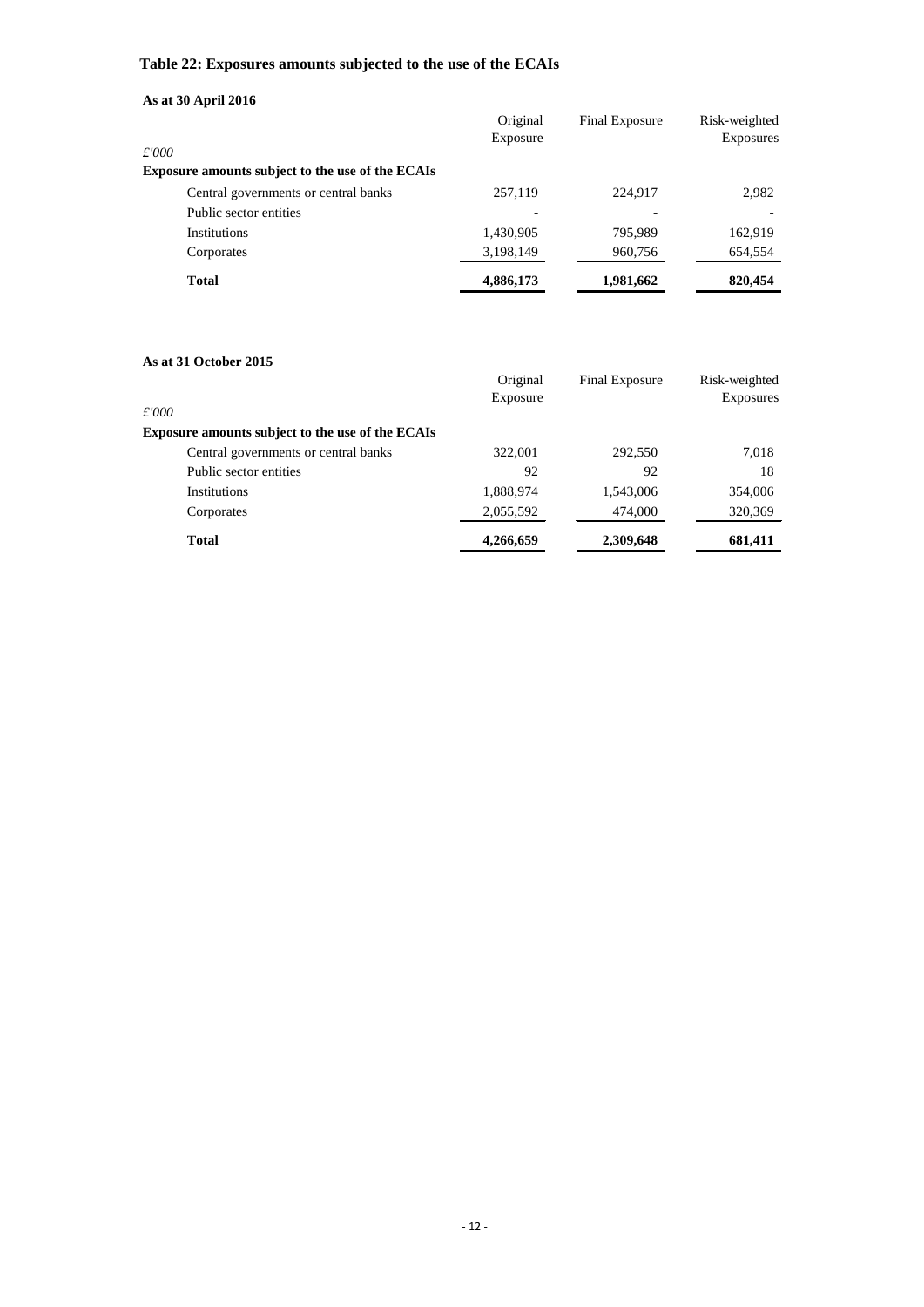# **6.0 Market Risk**

- **6.1 Definition of Market Risk**
- **6.2 Governance and Framework**
- <span id="page-14-0"></span>**6.3 Risk Profile**

## **Table 33: Market risk by risk type**

| <b>Risk-weighted</b> | Capital     |
|----------------------|-------------|
| <b>Exposure</b>      | Requirement |
|                      |             |
| 920,193              | 73,615      |
| 1,703                | 136         |
|                      |             |
| 34,420               | 2,754       |
| 46,703               | 3,736       |
| 1,003,019            | 80,241      |
|                      |             |
| <b>Risk-weighted</b> | Capital     |
| <b>Exposure</b>      | Requirement |
|                      |             |
| 1,064,063            | 85,125      |
| 1,423                | 114         |
|                      |             |
| 24,850               | 1,988       |
| 55,395               | 4,432       |
| 1,145,731            | 91,659      |
|                      |             |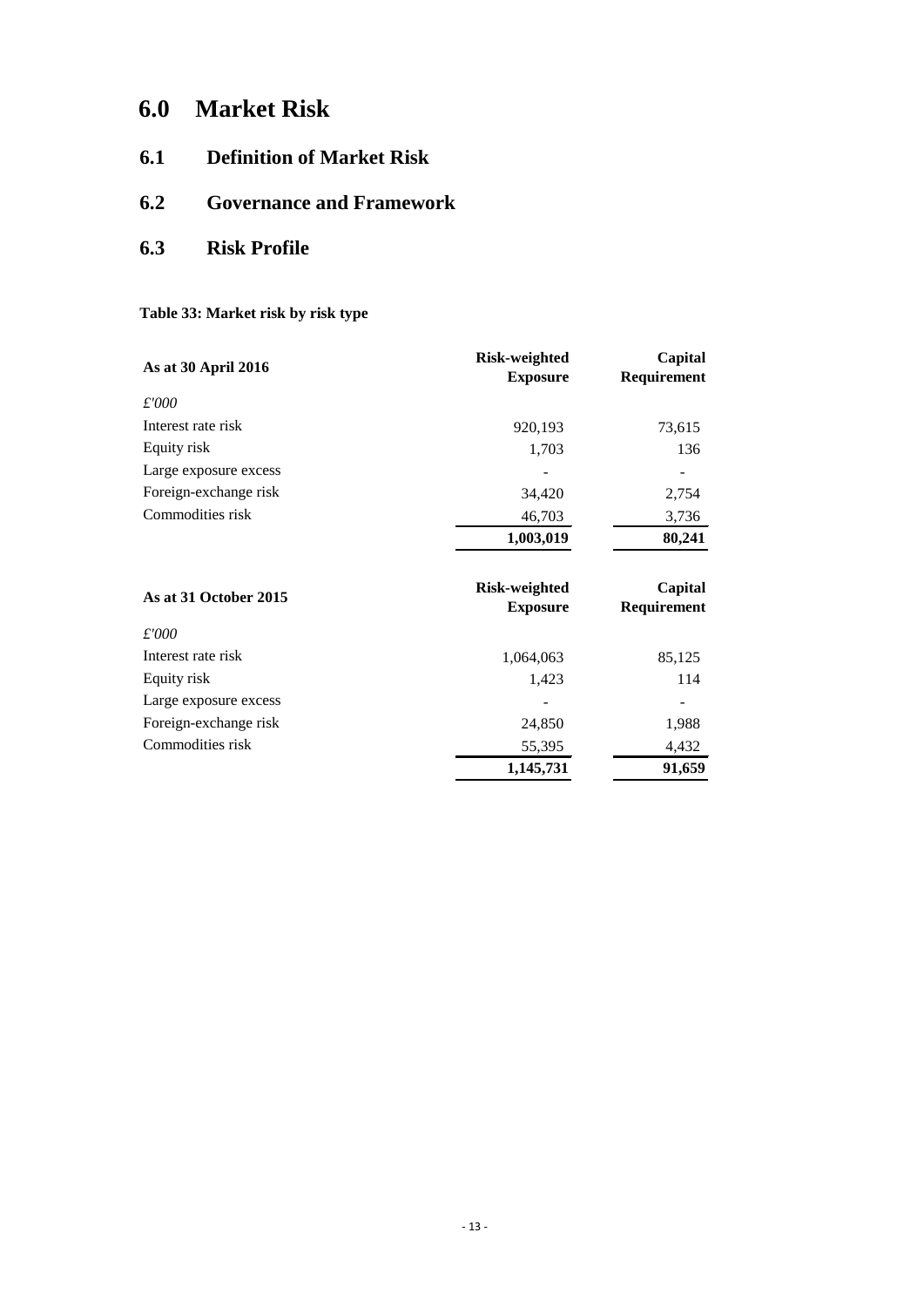# **6.4 Securitisations**

# **6.4.1 Definitions**

### **Table 34: Exposures by underlying exposure type**

| As at 30 April 2016<br>£'000      |          |                           |                        |
|-----------------------------------|----------|---------------------------|------------------------|
| <b>Exposure Type</b>              | Exposure | Risk-weighted<br>Exposure | Capital<br>Requirement |
| <i>Traditional securitisation</i> |          |                           |                        |
| Residential mortgages             | 34,961   | 18,025                    | 1,442                  |
| Credit card receivables           | 4,979    | 996                       | 80                     |
| Consumer loans                    | 5,210    | 55,936                    | 4,474                  |
| Other assets                      | 1,465    | 732                       | 59                     |
|                                   | 46,615   | 75,689                    | 6,055                  |

### **As at 31 October 2015** *£'000*

| <u>t UUU</u><br><b>Exposure Type</b> | Exposure | Risk-weighted | Capital     |
|--------------------------------------|----------|---------------|-------------|
|                                      |          | Exposure      | Requirement |
| Traditional securitisation           |          |               |             |
| Residential mortgages                | 82,849   | 48,073        | 3,846       |
| Credit card receivables              | 19,670   | 3,934         | 315         |
| Consumer loans                       | 38,856   | 128,909       | 10,313      |
| Other assets                         | 8,659    | 2,966         | 237         |
|                                      | 150,034  | 183,882       | 14,711      |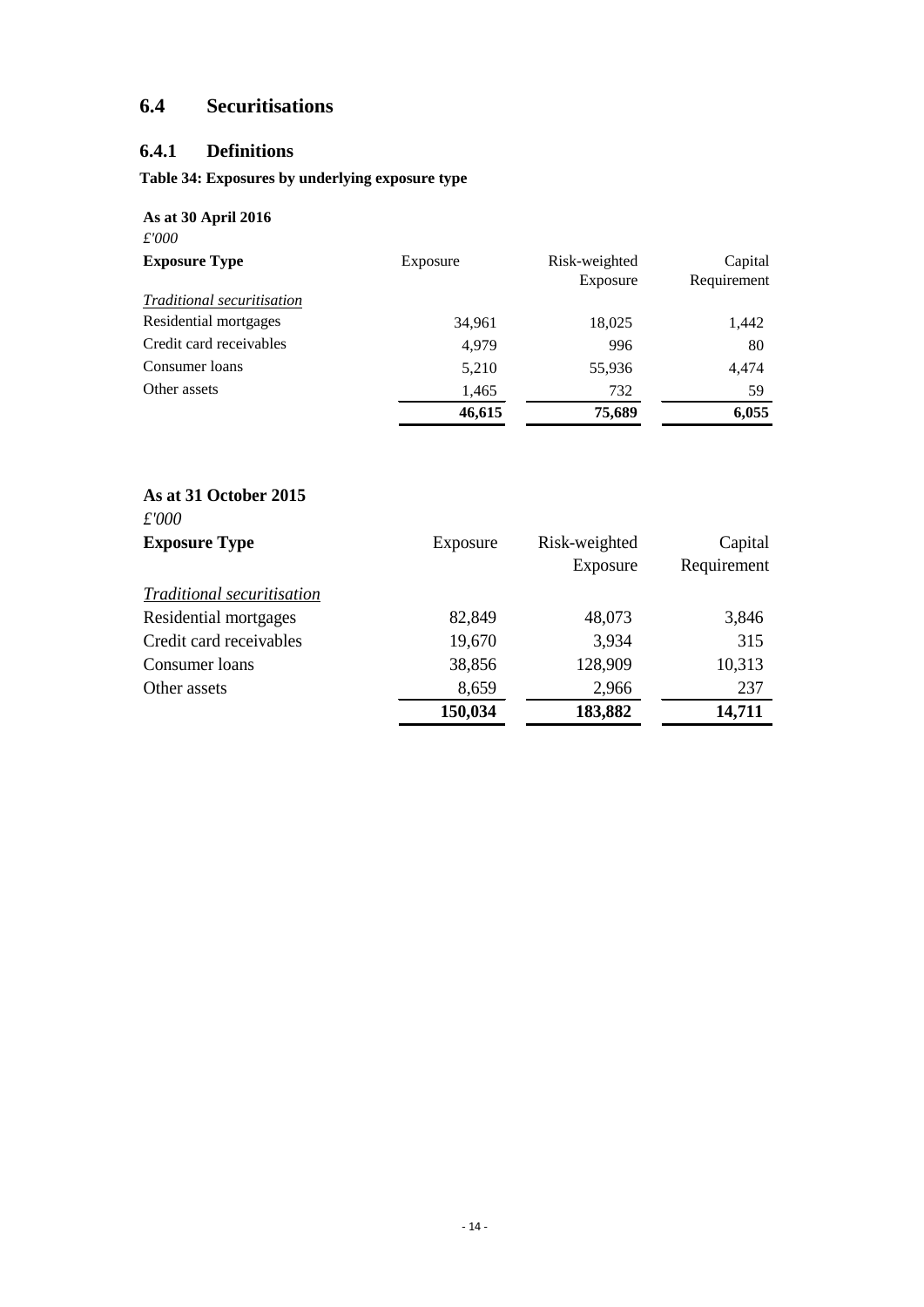**Table 35: Securitisation exposures by seniority**

**As at 30 April 2016** *£'000* Tranche Exposure Risk-weighted Exposure Capital Requirement Senior 21,190 5,027 402 Mezzanine 23,513 46,757 3,741 First loss 1,912 23,905 1,912 **46,615 75,689 6,055**

### **As at 31 October 2015**

| $\pounds'000$  |          |               |             |
|----------------|----------|---------------|-------------|
| <b>Tranche</b> | Exposure | Risk-weighted | Capital     |
|                |          | Exposure      | Requirement |
| Senior         | 37,395   | 35,260        | 2,821       |
| Mezzanine      | 112,117  | 144,285       | 11,543      |
| First loss     | 522      | 4,337         | 347         |
|                | 150,034  | 183,882       | 14,711      |

# **7.0 Operational Risk**

No update required.

# **8.0 Non-trading Book Equity Exposures**

**Table 37: Non-trading book equity exposures**

|                                   | 30 April<br>2016 | 31 October<br>2015 |
|-----------------------------------|------------------|--------------------|
| £'000                             | <b>Unlisted</b>  | <b>Unlisted</b>    |
| As at beginning of period         |                  |                    |
| Cost                              | 925              | 925                |
| Accumulated unrealised gains      | 20,955           | 22,904             |
|                                   | 21,880           | 23,829             |
| Realised gains/(losses)           |                  |                    |
| Unrealised gains/(losses)         | 2,607            | (1,949)            |
| As at end of period               | 24,487           | 21,880             |
| Accumulated unrealised gains      | 23,562           | 20,955             |
| <i>Less:</i> Deferred tax $@20\%$ | (4,712)          | (4,191)            |
| <b>AFS</b> reserve                | 18,850           | 16,764             |